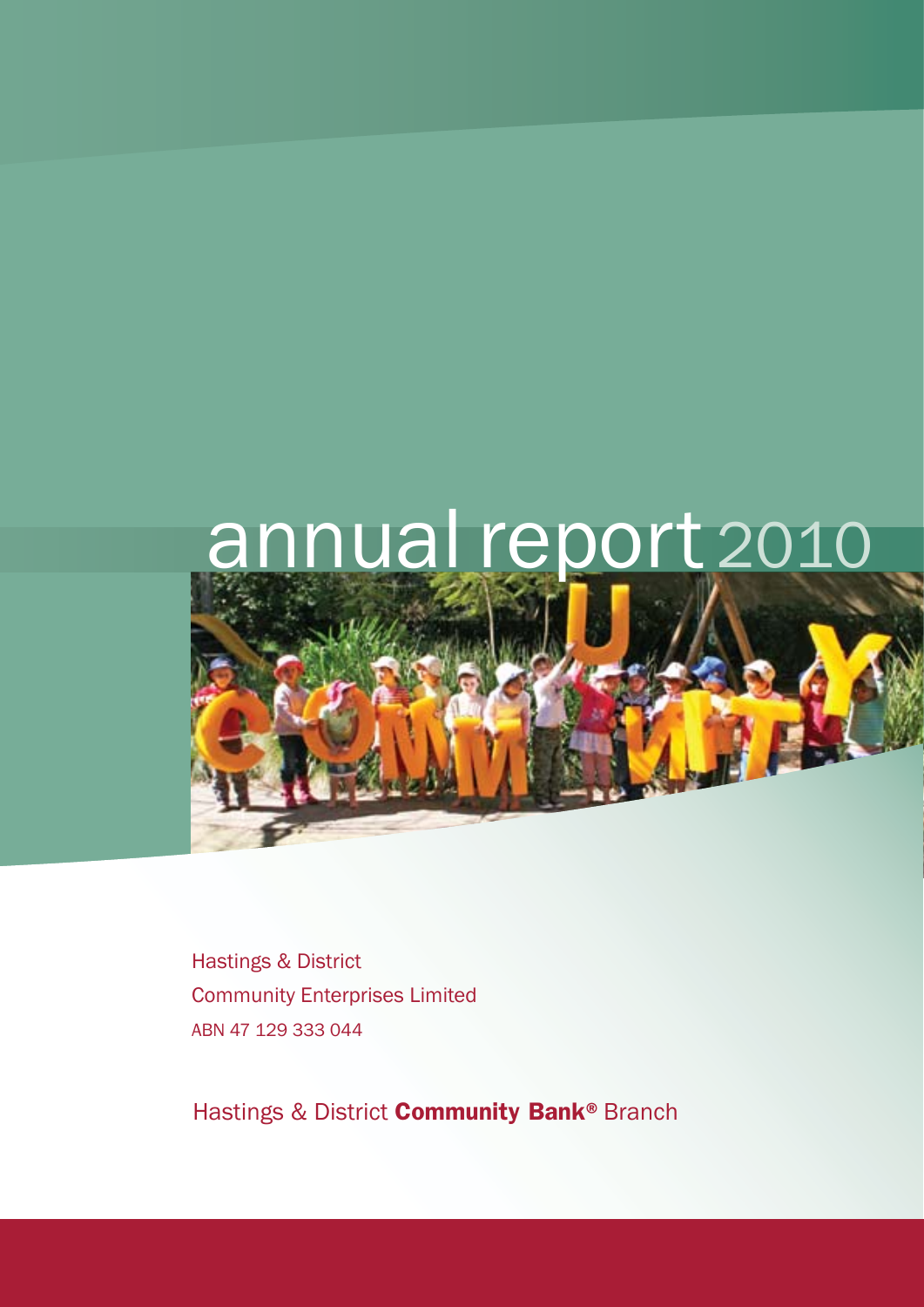# **Contents**

| <b>Chairman's report</b>          | 2        |
|-----------------------------------|----------|
| <b>Branch report</b>              | 3        |
| Directors' report                 | $4 - 7$  |
| <b>Financial statements</b>       | $8 - 11$ |
| Notes to the financial statements | 12-25    |
| <b>Directors' declaration</b>     | 26       |
| Independent audit report          | 27-28    |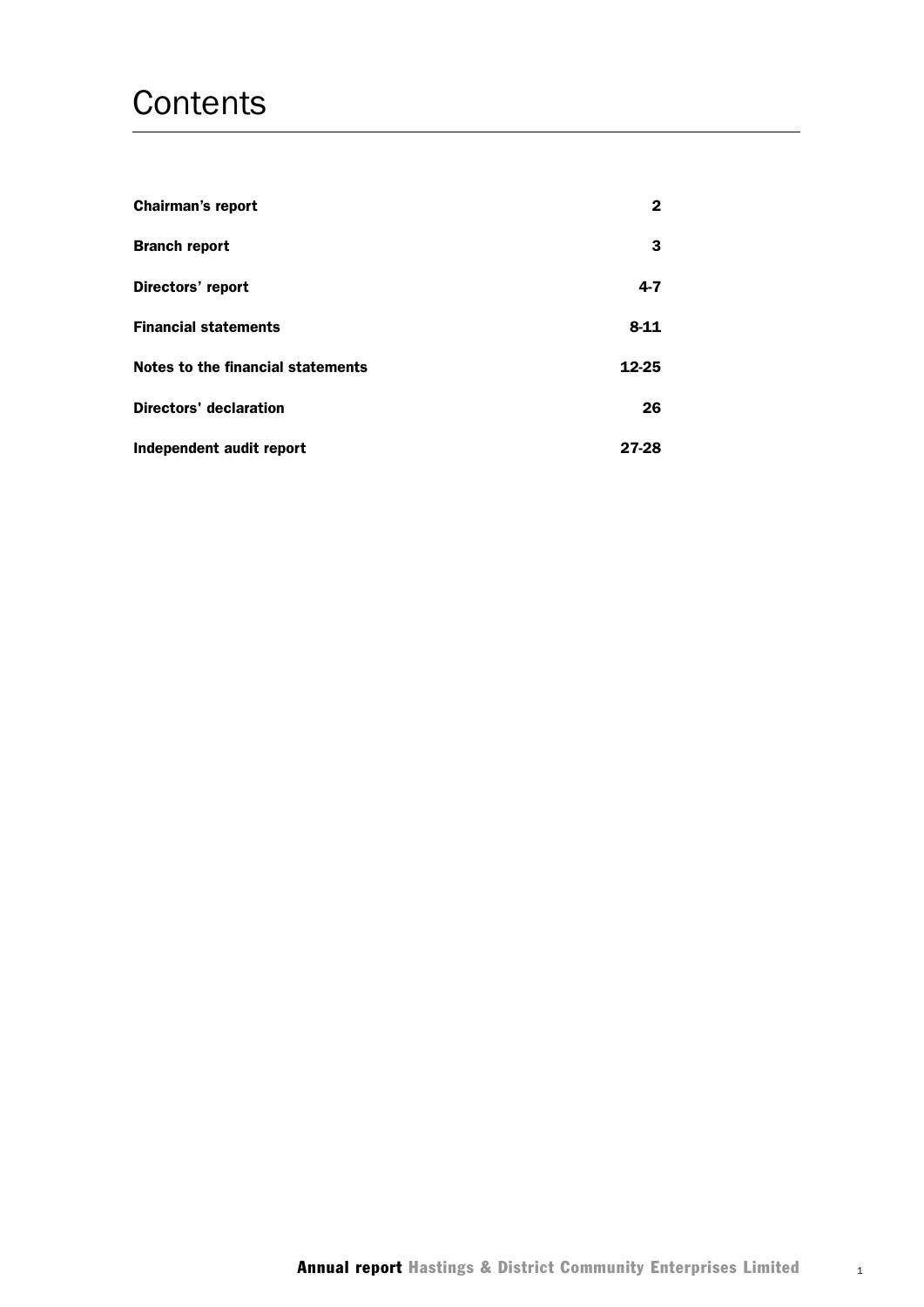# Chairman's report

## For year ending 30 June 2010

Once again it is my great pleasure to report to shareholders, on behalf of the Board, on Company performance for the year ending 30 June 2010.

In our second year of operations the excitement certainly hasn't ceased. One could be excused for thinking that once we opened our doors, after all the surveys, studies and programs required before commencement of trading, the thrill and excitement would soon abate. Not so, it is just so exciting to see the successful growth of our Company and the rewards being returned to the community in line with that growth.

Our second full year of trading has seen steady growth in our total banking business together with financial returns on that business, in line with our prospectus. Moreover, we have contained our expenses in line with our budget with the result that we have experienced a large reduction in trading losses during this period. Certainly the improvement promised at this time last year has been evident.

The financial results for this current year are again very positive with a small profit being made for the month of July and very small losses in August and September.

Total banking business continues to grow and we are now so close to making consistent profits on a monthly basis. This is where we ask for, and need, the help of all shareholders. It has been reported to us that not all shareholders have transferred their banking business to our branch. This is your Company, and together with the community, we will enjoy the benefits in the future. If you are not banking with us you are just delaying those benefits.

We continue to utilise our Market Development Fund to the benefit of the community. To 30 June we have returned just over \$40,000 to the community by way of grants and sponsorships. This is serious money and is funds that the community would not have enjoyed, if we were not present in the marketplace. It is a lot of sausage sizzles. It is important to note at this time that this use of funds in no way impact on our bottom line. These funds are part and parcel of our Franchise Agreement with Bendigo and Adelaide Bank Ltd and are a reward for business growth. We will continue to use these funds in the manner they were meant to be used.

To our wonderful branch staff, thank you for another great year. The plaudits from customers tell us that they enjoy coming into our branch. Thank you all.

To our shareholders, thank you for your support, we really rely on and appreciate that support. Without you, we clearly would not be here today.

To our hardworking Board of Directors and our Company Secretary, your vision for Hastings has never been more evident, Thank you for your dedicated work towards that vision. Importantly, when we hear of huge salaries and bonuses being paid to executives of some other financial entities, I pause to reflect that our Board members do not get any financial remuneration and in fact, largely do not get re-imbursement for expenses incurred by them. This is absolute dedication.

Finally, I certainly look forward to reporting to you at this time next year on the continual growth of our Company.

Vic Rodwell Chairman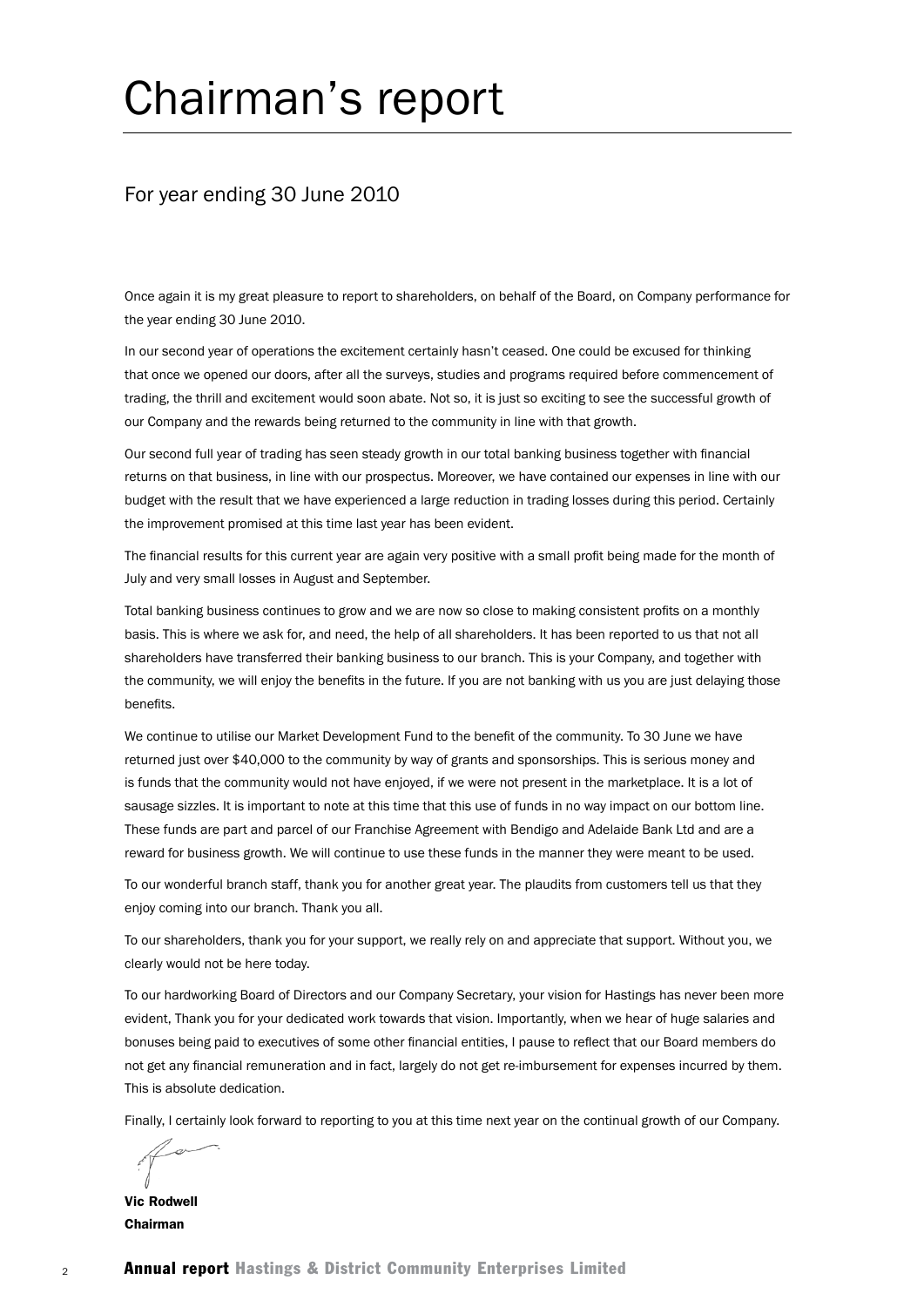# Branch report

## For year ending 30 June 2010

We are delighted to present the branch report for this our second year of operation.

During the year we have steadily built on the relationships we have developed with members of our local community and also welcomed many new customers. As a result we are excited to announce that our total book balance grew to just over \$42 million as we passed the end of the financial year. This amount represents 1,741 term deposit, cash management and transaction accounts and 237 lending facilities including credit cards, personal, home and business loans. We are pleased with our business growth during what has become an extended tough economic environment and are focussing on the growth of our lending portfolio as we move into 2010/2011.

During the year our dedicated staff continued to undertake training in the various product and legislative requirements of banking operations. All staff are able to assist with general banking and insurance enquiries and our branch also has dedicated Customer Relationship Officers who are able to spend time with customers for more involved discussions. We have a local Financial Planner and of course our Branch Manager is readily available and contactable on our direct branch phone number, a service which is certainly a rarity in most banks today.

True to our philosophy as a **Community Bank**<sup>®</sup> branch, we engaged with many of our local organisations during the year, providing valuable sponsorships to sporting and recreational clubs, schools, CFA brigades, youth and aged focussed organisations. We were delighted to be a platinum sponsor of the annual Westernport Festival, a major event in our community.

In the two years since our branch opened we have returned to the community over \$40,000 in sponsorships, grants and donations - an achievement of which we are all very proud. We are motivated to ensure that our branch continues to grow and with growth comes the ability to increase the level of community support that we provide. Our aim is to continue to provide exceptional customer service, banking and insurance products and services to our customers and we hope that many will become advocates for our branch - happy to recommend us to their family, friends, colleagues and club members.

As a branch team we would like to thank our customers for supporting us in our first two years of operation. We look forward to continued support from all our sponsored community organisations and to participating in many more events with you.

Lastly we would like to thank our Board of Directors for their hard work and dedication to ensuring the success of our branch and its valuable place within our community.

#### Branch team

Hastings & District Community Bank® Branch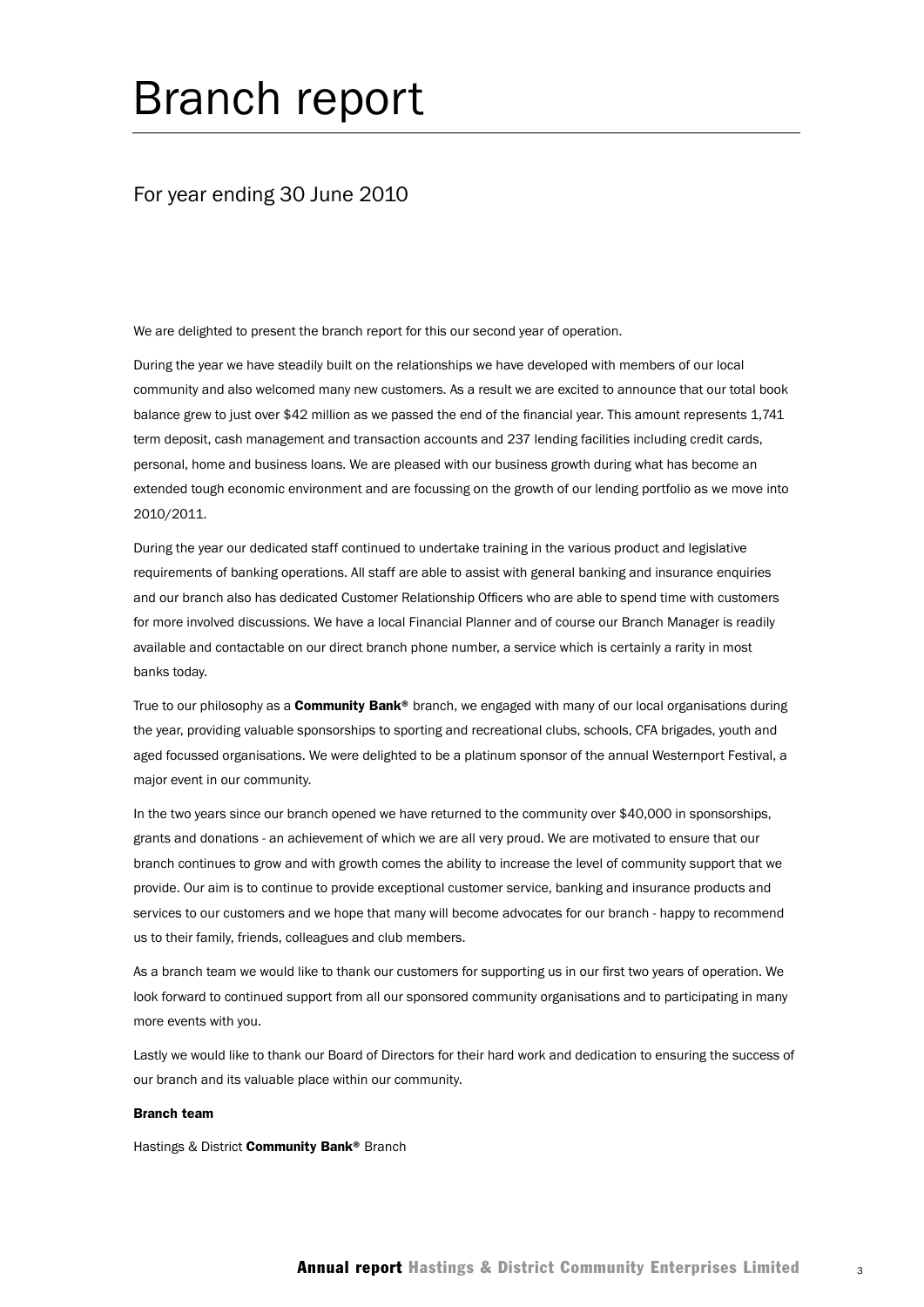# Directors' report

## For the financial year ended 30 June 2010

Your Directors submit their report of the Company for the financial year ended 30 June 2010.

#### **Directors**

The names and details of the Company's Directors who held office during or since the end of the financial year are:

| <b>Dyane Angela Bain</b> (resigned 28 October 2009) | <b>David Gerrard Gibbs</b> (resigned 28 October 2009) |
|-----------------------------------------------------|-------------------------------------------------------|
| <b>Director</b>                                     | Director                                              |
| Manager Hastings Community House Inc                | Lawyer                                                |
| Lisa Jane Dixon                                     | Cameron Peter McCullough (Resigned 26 May 2010)       |
| Director                                            | <b>Director</b>                                       |
| <b>Retail Business Owner</b>                        | Newsagent/Publisher                                   |
| <b>Kenneth Raymond Ingersoll</b>                    | <b>Victor Charles Rodwell</b>                         |
| Director                                            | Chairman                                              |
| Retired                                             | Retired                                               |
| <b>Desmond George Kissick</b>                       | <b>John Crough</b>                                    |
| Director                                            | Director                                              |
| Dealer Principal                                    | Retired                                               |
| <b>Brian Leonard Stahl OAM, JP</b>                  | <b>Benjamin Tallon</b>                                |
| <b>Director</b>                                     | Director                                              |
| Retired                                             | <b>Real Estate Agent</b>                              |
| <b>Alfred Tallon</b>                                | <b>Steven Dowling</b> (appointed 10 November 2009)    |
| <b>Director</b>                                     | Director                                              |
| <b>Real Estate Agent</b>                            | <b>Company Director</b>                               |
|                                                     |                                                       |

#### Pamela Ford

Director Public Servant

Directors were in office for this entire year unless otherwise stated.

No Directors have material interests in contracts or proposed contracts with the Company.

#### Principal activities

The principal activities of the Company during the course of the financial year were in providing Community Bank<sup>®</sup> services under management rights to operate a franchised branch of Bendigo and Adelaide Bank Ltd.

There has been no significant changes in the nature of these activities during the year.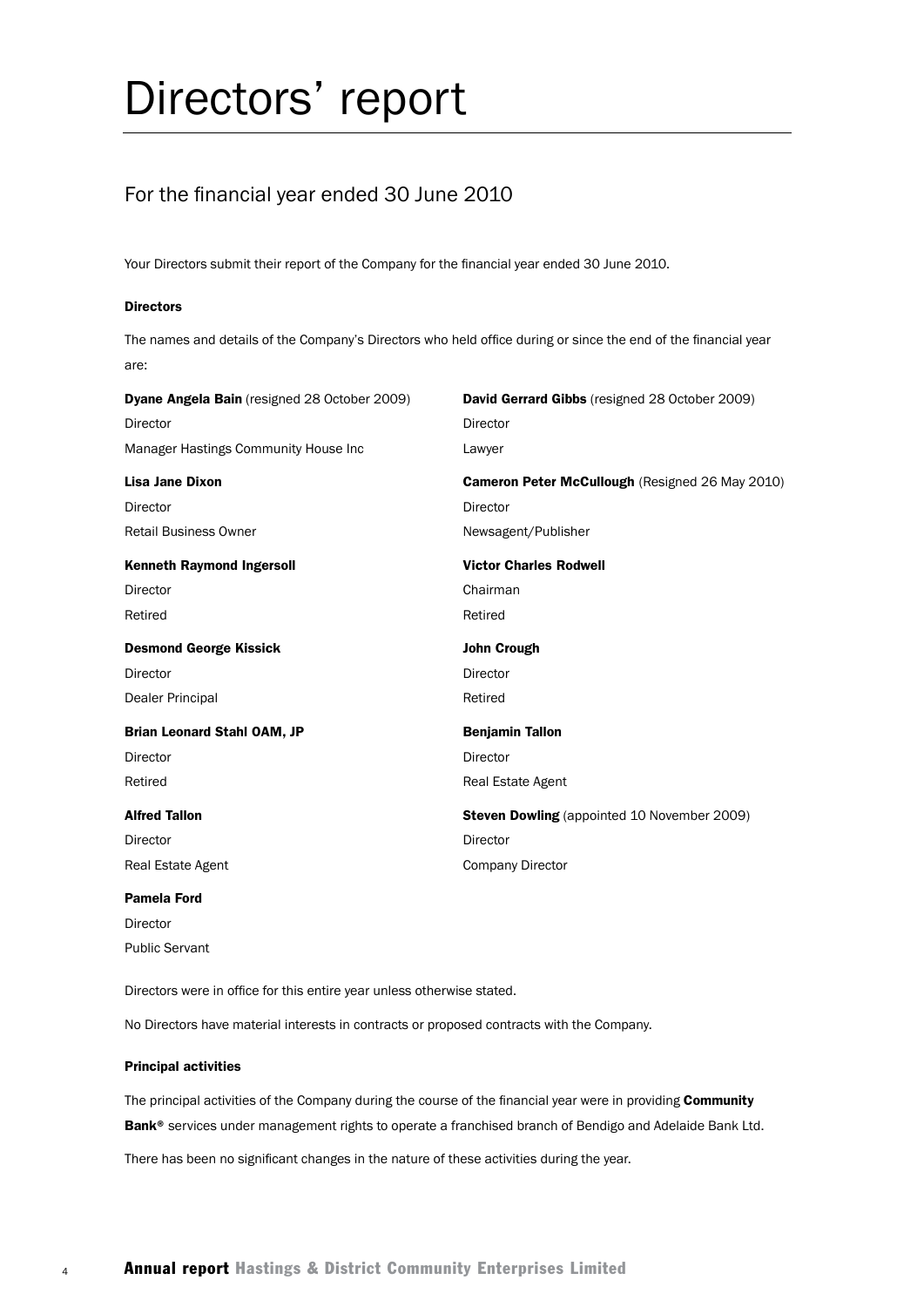#### Operating results

Operations have performed in line with expectations. The loss of the Company for the financial year after provision for income tax was \$118,594 (2009: \$367,630).

#### Dividends

The Directors recommend that no dividend be paid for the current year.

#### Significant changes in the state of affairs

In the opinion of the Directors there were no significant changes in the state of affairs of the Company that occurred during the financial year under review not otherwise disclosed in this report.

#### Significant events after the balance date

There are no matters or circumstances that have arisen since the end of the financial year that have significantly affected or may significantly affect the operations of the Company, the results of those operations or the state of affairs of the Company, in future years.

#### Likely developments

The Company will continue its policy of providing banking services to the community.

#### Directors' benefits

No Director has received or become entitled to receive, during or since the financial year, a benefit because of a contract made by the Company, controlled entity or related body corporate with a Director, a firm which a Director is a member or an entity in which a Director has a substantial financial interest. This statement excludes a benefit included in the aggregate amount of emoluments received or due and receivable by Directors shown in the Company's accounts, or the fixed salary of a full-time employee of the Company, controlled entity or related body corporate.

#### Indemnification and insurance of Directors and Officers

The Company has agreed to indemnify each Officer (Director, Secretary or employee) out of assets of the Company to the relevant extent against any liability incurred by that person arising out of the discharge of their duties, except where the liability arises out of conduct involving dishonesty, negligence, breach of duty or the lack of good faith. The Company also has Officers Insurance for the benefit of Officers of the Company against any liability occurred by the Officer, which includes the Officer's liability for legal costs, in or arising out of the conduct of the business of the Company or in or arising out of the discharge of the Officer's duties.

Disclosure of the nature of the liability and the amount of the premium is prohibited by the confidentiality clause of the contract of insurance. The Company has not provided any insurance for an Auditor of the Company or a related body corporate.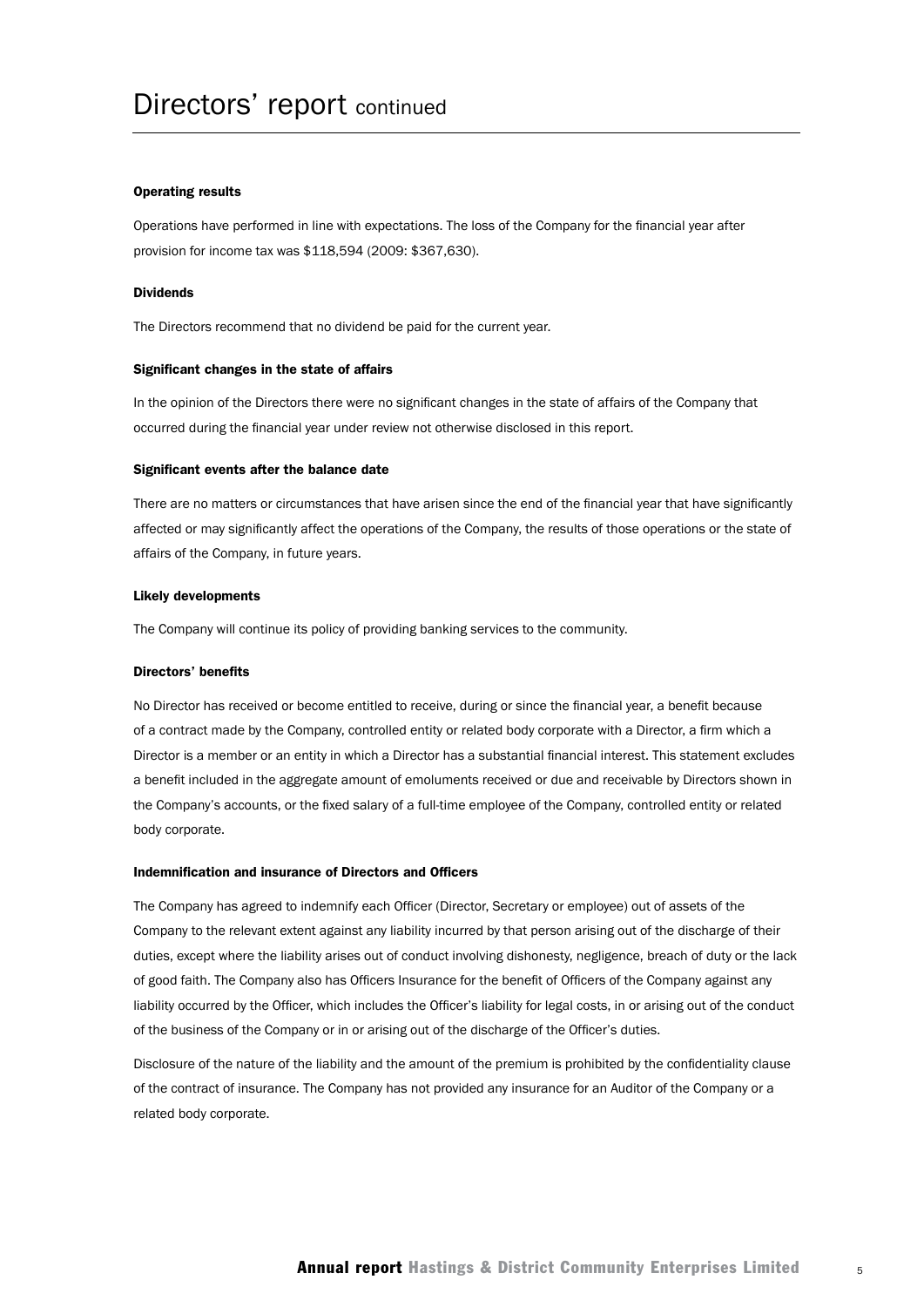#### Directors' meetings

The number of Directors' meetings attended during the year were:

| <b>Director</b>                                 | <b>Board</b><br>meetings # |  |
|-------------------------------------------------|----------------------------|--|
| Dyane Angela Bain (resigned 28 October 2009)    | 3(4)                       |  |
| Lisa Jane Dixon                                 | 12(13)                     |  |
| David Gerrard Gibbs (resigned 28 October 2009)  | 2(4)                       |  |
| <b>Victor Charles Rodwell</b>                   | 11(13)                     |  |
| Desmond George Kissick                          | 9(13)                      |  |
| Cameron Peter McCullough (resigned 26 May 2010) | 5(12)                      |  |
| Kenneth Raymond Ingersoll                       | 10(13)                     |  |
| Brian Leonard Stahl OAM, JP                     | 12(13)                     |  |
| John Crough                                     | 6(13)                      |  |
| <b>Alfred Tallon</b>                            | 9(13)                      |  |
| Benjamin Tallon                                 | 2(13)                      |  |
| Steven Dowling (appointed 10 November 2009)     | 6(9)                       |  |
| Pamela Ford                                     | 10(13)                     |  |

# The first number is the meetings attended while in brackets is the number of meetings eligible to attend.

#### Company Secretary

Leonard Alexander Butcher JP has been the Company Secretary of Hastings & District Community Enterprises Ltd since 2008. His qualifications and experience include being a member of the Australian Defence Force (Army) for 22 years and was a Property and Purchasing manager of a major Health Fund for 11 years, staff member of the Country Fire Authority and an extensive history in community involvement.

#### Corporate governance

The Company has implemented various corporate governance practices, which include:

- (a) Director approval of operating budgets and monitoring of progress against these budgets;
- (b) Ongoing Director training; and
- (c) Monthly Director meetings to discuss performance and strategic plans.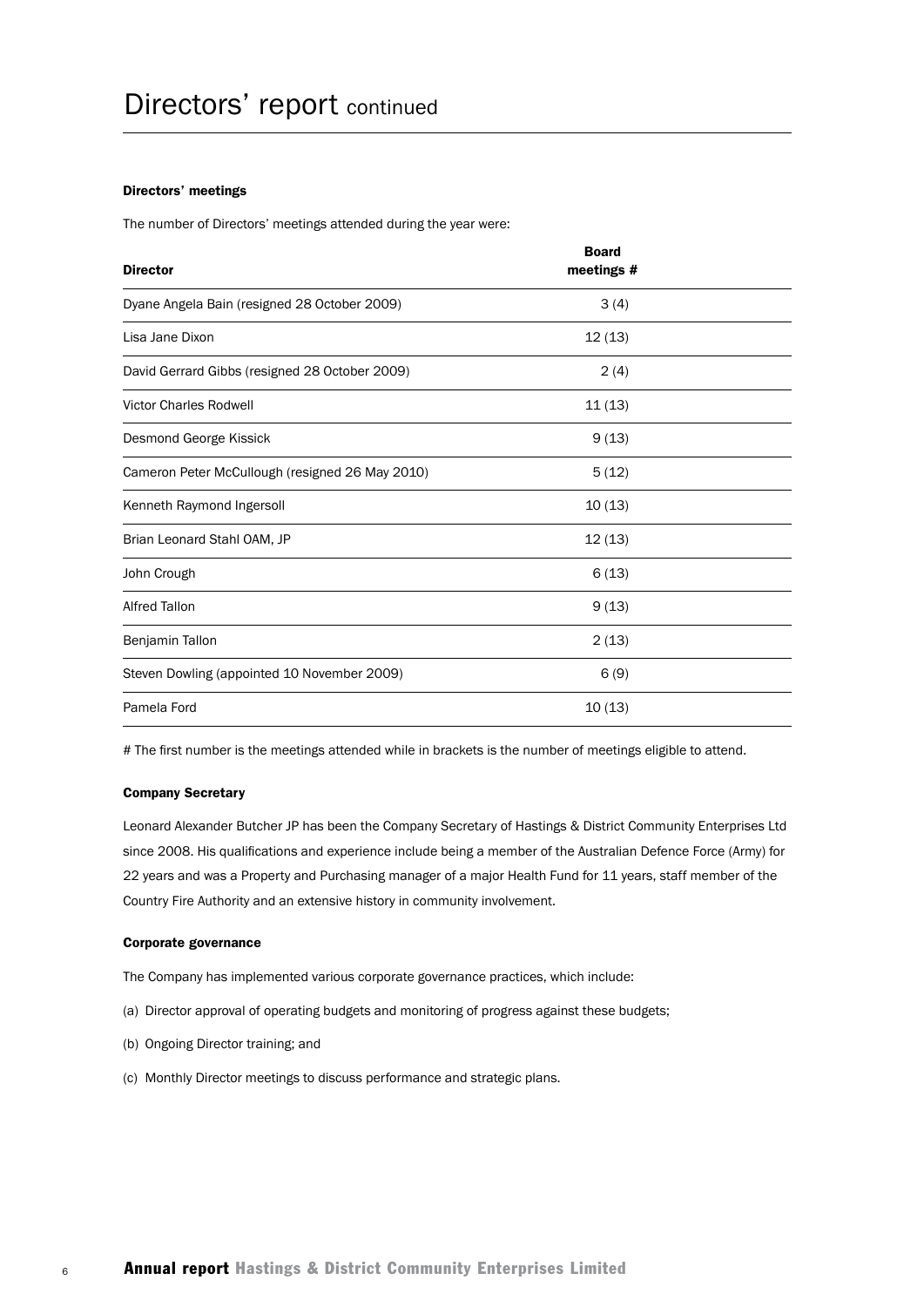#### Auditor Independence Declaration

The Directors received the following declaration from the Auditor of the Company:

# **Richmond Sinnott & Delahunty**

**Chartered Accountants**



Partners: Partners:<br>Kenneth J Richmond Warren J Sinnott Philip P Delahunty Brett A Andrews

15 September 2010

The Directors Hastings & District Community Enterprises Ltd 88 High St HASTINGS VIC 3915

Dear Directors

#### **Auditor's Independence Declaration**

In relation to our audit of the financial report of Hastings & District Community Enterprises Ltd for the year ended 30 June 2010, to the best of my knowledge and belief, there have been no contraventions of the auditor independence requirements of the Corporations Act 2001 or any applicable code of professional conduct.

**Warren Sinnott** Partner **Richmond Sinnott & Delahunty** 

Signed in accordance with a resolution of the Board of Directors at Hasting on 15 September 2010.

Victor Charles Rodwell Chairman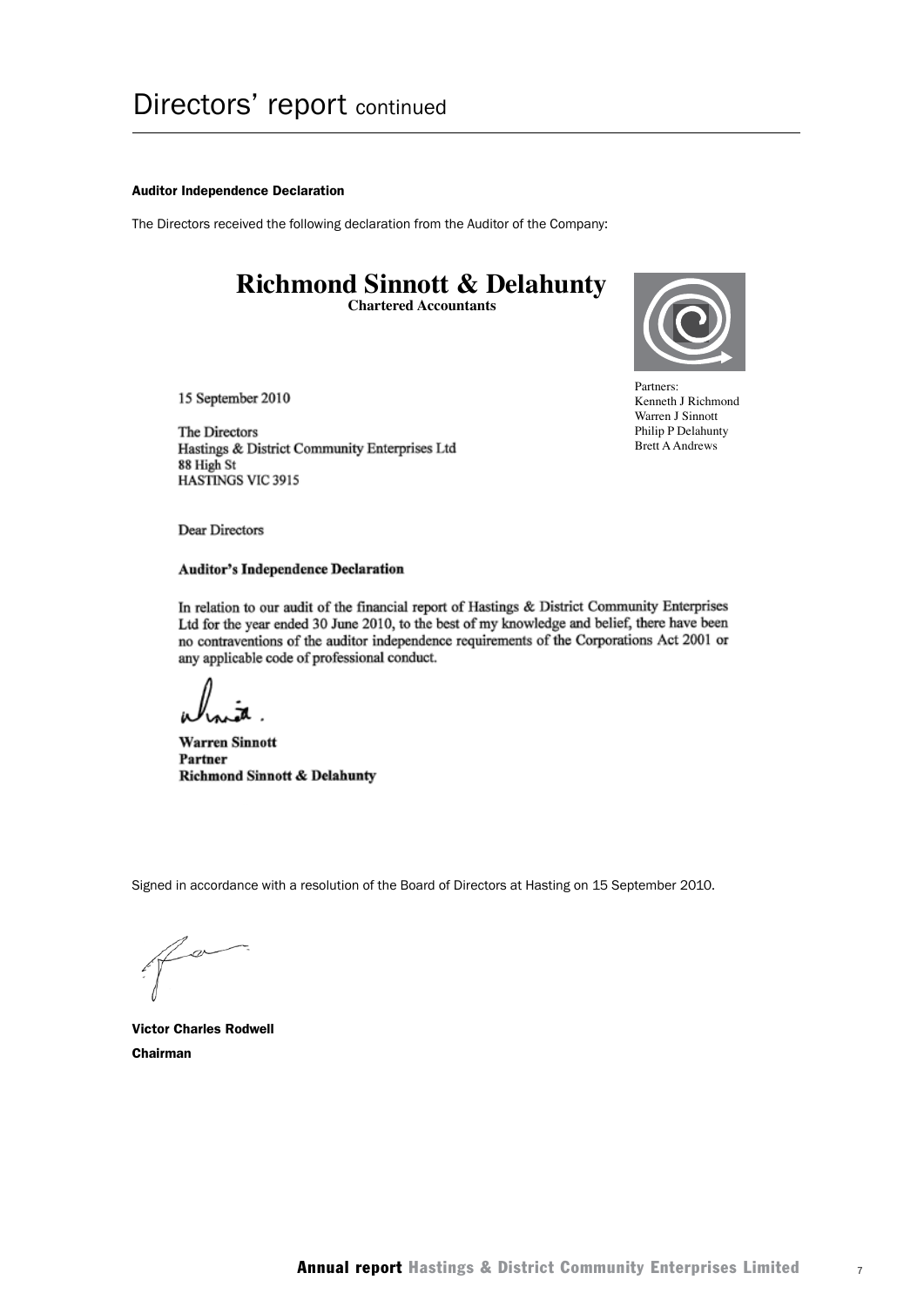# Financial statements

# Statement of comprehensive income For the year ended 30 June 2010

|                                            | <b>Note</b>    | 2010<br>\$ | 2009<br>\$ |
|--------------------------------------------|----------------|------------|------------|
| Revenue from ordinary activities           | $\overline{2}$ | 330,961    | 153,787    |
| Employee benefits expense                  | 3              | (258, 945) | (284, 270) |
| Charitable donations and sponsorship       |                | (10, 391)  | (13, 491)  |
| Depreciation and amortisation expense      | 3              | (40, 199)  | (46,928)   |
| Finance costs                              | 3              | (1,798)    | (134)      |
| Other expenses from ordinary activities    |                | (188, 879) | (290, 425) |
| Profit/(loss) before income tax expense    |                | (169, 251) | (481, 461) |
| Income tax expense / (benefit)             | 4              | (50, 657)  | (113, 831) |
| Profit/(loss) after income tax expense     |                | (118, 594) | (367, 630) |
| Other comprehensive income                 |                |            |            |
| <b>Total comprehensive income</b>          |                | (118, 594) | (367, 630) |
| Earnings per share (cents per share)       |                |            |            |
| - basic for profit / (loss) for the year   | 21             | (15.17)    | (47.03)    |
| - diluted for profit / (loss) for the year | 21             | (15.17)    | (47.03)    |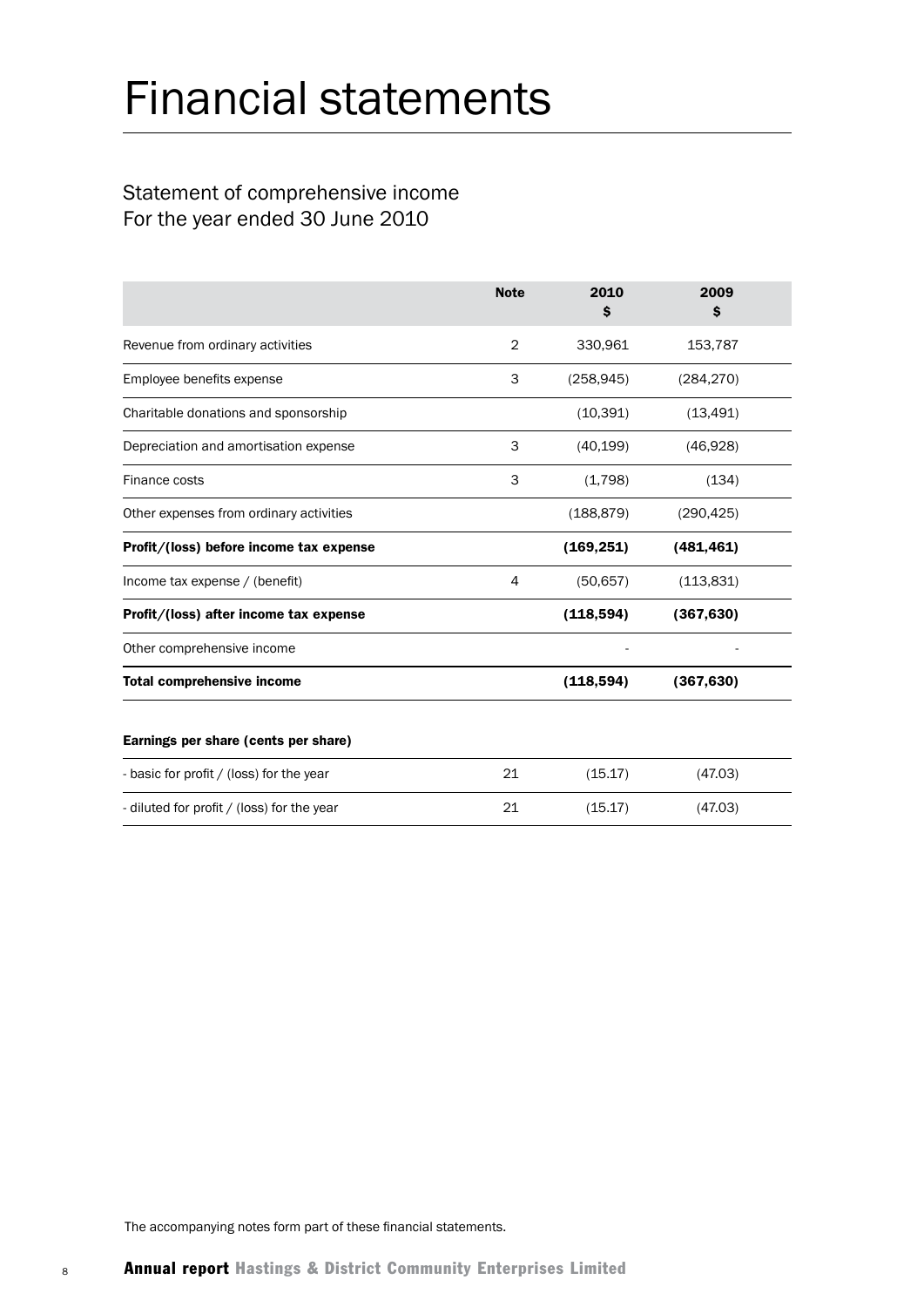# Statement of financial position As at 30 June 2010

|                                          | <b>Note</b> | 2010<br>\$ | 2009<br>\$ |  |
|------------------------------------------|-------------|------------|------------|--|
| <b>Current assets</b>                    |             |            |            |  |
| Cash and cash equivalents                | 6           |            | 4,391      |  |
| Receivables                              | 7           | 34,257     | 26,596     |  |
| <b>Total current assets</b>              |             | 34,257     | 30,987     |  |
| <b>Non-current assets</b>                |             |            |            |  |
| Property, plant and equipment            | 8           | 234,492    | 270,266    |  |
| Deferred tax assets                      | 4           | 164,488    | 113,831    |  |
| Intangible assets                        | 9           | 11,725     | 15,807     |  |
| <b>Total non-current assets</b>          |             | 410,705    | 399,904    |  |
| <b>Total assets</b>                      |             | 444,962    | 430,891    |  |
| <b>Current liabilities</b>               |             |            |            |  |
| Payables                                 | 10          | 29,563     | 26,225     |  |
| Provisions                               | 11          | 3,165      | 2,398      |  |
| Bank overdraft                           | 6           | 128,560    |            |  |
| <b>Total current liabilities</b>         |             | 161,288    | 28,623     |  |
| <b>Total liabilities</b>                 |             | 161,288    | 28,623     |  |
| <b>Net assets</b>                        |             | 283,674    | 402,268    |  |
| <b>Equity</b>                            |             |            |            |  |
| Share capital                            | 12          | 769,898    | 769,898    |  |
| Retained earnings / (accumulated losses) | 13          | (486, 224) | (367, 630) |  |
| <b>Total equity</b>                      |             | 283,674    | 402,268    |  |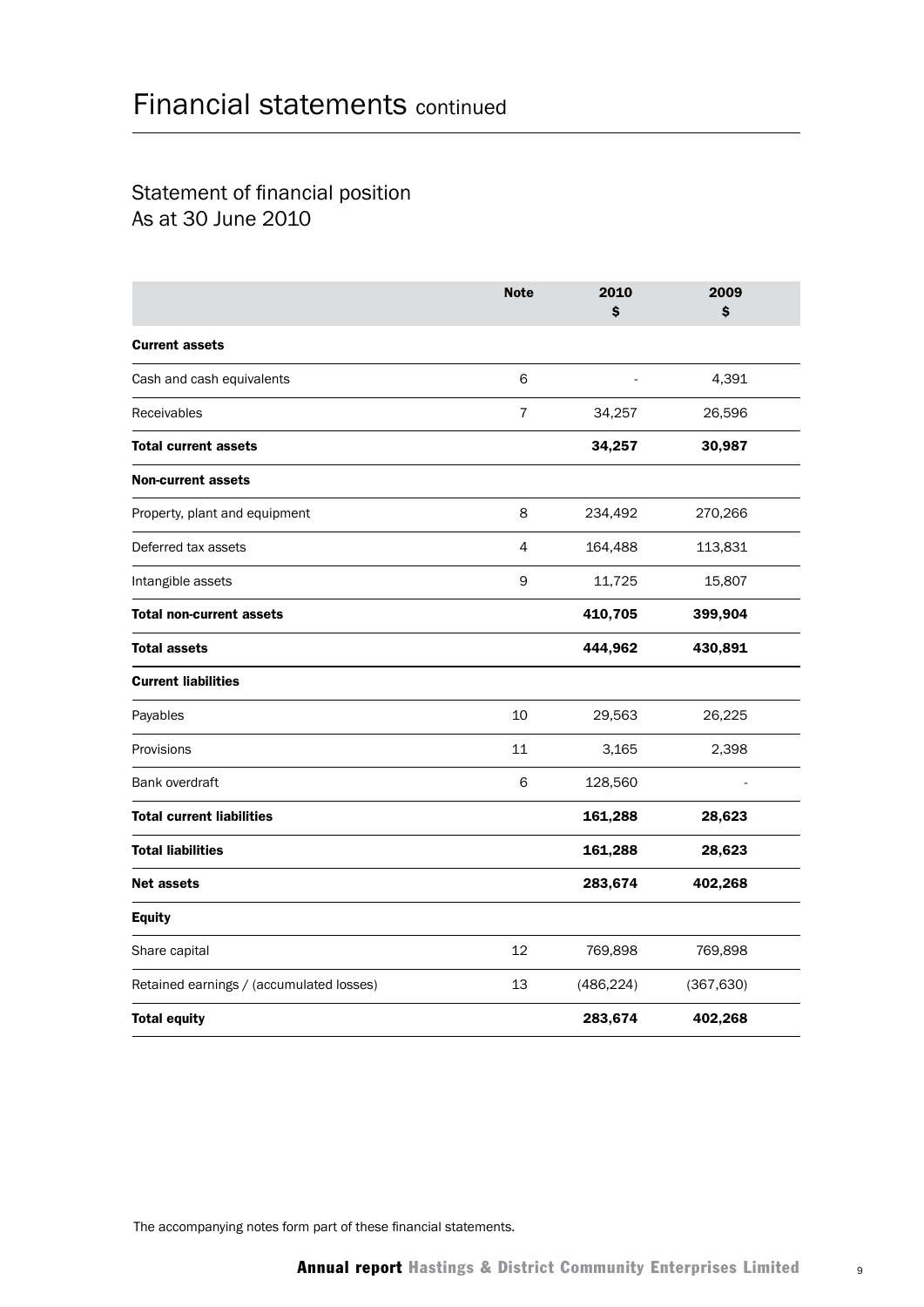## Statement of cash flows For the year ended 30 June 2010

|                                                    | <b>Note</b>     | 2010<br>\$ | 2009<br>\$ |  |
|----------------------------------------------------|-----------------|------------|------------|--|
| <b>Cash flows from operating activities</b>        |                 |            |            |  |
| Cash receipts in the course of operations          |                 | 356,597    | 137,734    |  |
| Cash payments in the course of operations          |                 | (487, 493) | (575,010)  |  |
| Interest paid                                      |                 | (1,798)    | (134)      |  |
| Interest received                                  |                 | 86         | 4,904      |  |
| Net cash flows from/(used in) operating activities | 14 <sub>b</sub> | (132, 608) | (432, 506) |  |
| <b>Cash flows from investing activities</b>        |                 |            |            |  |
| Payment for intangible assets                      |                 |            | (20, 409)  |  |
| Payments for property, plant and equipment         |                 | (343)      | (312,592)  |  |
| Net cash flows from/(used in) investing activities |                 | (343)      | (333,001)  |  |
| <b>Cash flows from financing activities</b>        |                 |            |            |  |
| Proceeds from issue of shares                      |                 |            | 781,762    |  |
| Equity raising costs                               |                 |            | (11, 864)  |  |
| Net cash flows from/(used in) financing activities |                 |            | 769,898    |  |
| Net increase/(decrease) in cash held               |                 | (132, 951) | 4,391      |  |
| Cash and cash equivalents at start of year         |                 | 4,391      |            |  |
| Cash and cash equivalents at end of year           | 14a             | (128, 560) | 4,391      |  |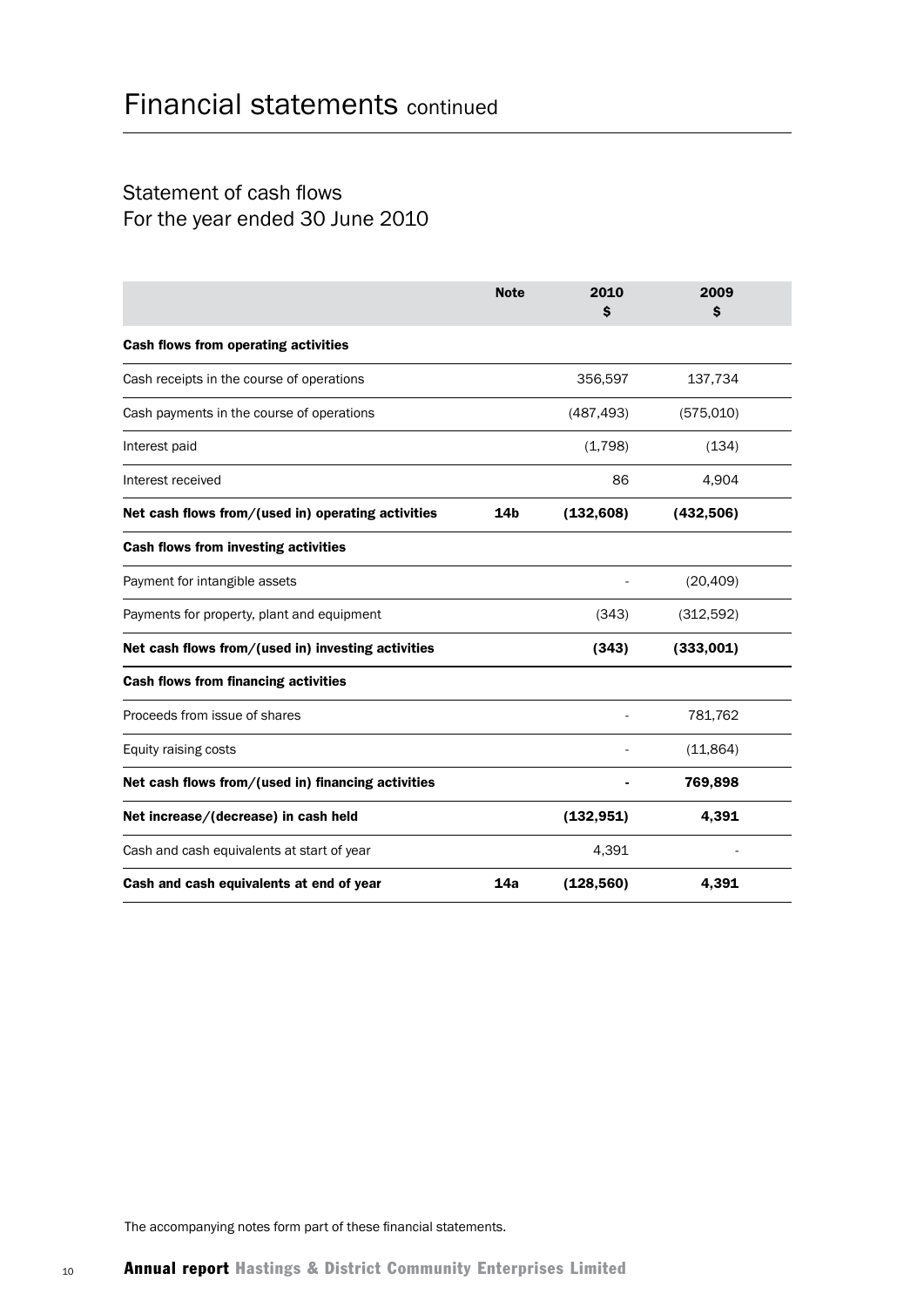## Statement of changes in equity For the year ended June 2010

|                                          | <b>Note</b> | 2010<br>\$ | 2009<br>\$ |  |
|------------------------------------------|-------------|------------|------------|--|
| Share capital                            |             |            |            |  |
| Balance at start of year                 |             | 769,898    |            |  |
| Issue of share capital                   |             |            | 781,762    |  |
| Share issue costs                        |             |            | (11, 864)  |  |
| <b>Balance at end of year</b>            |             | 769,898    | 769,898    |  |
| Retained earnings / (accumulated losses) |             |            |            |  |
| Balance at start of year                 |             | (367, 630) |            |  |
| Profit/(loss) after income tax expense   |             | (118,594)  | (367, 630) |  |
| Dividends paid                           | 20          |            |            |  |
| <b>Balance at end of year</b>            |             | (486,224)  | (367, 630) |  |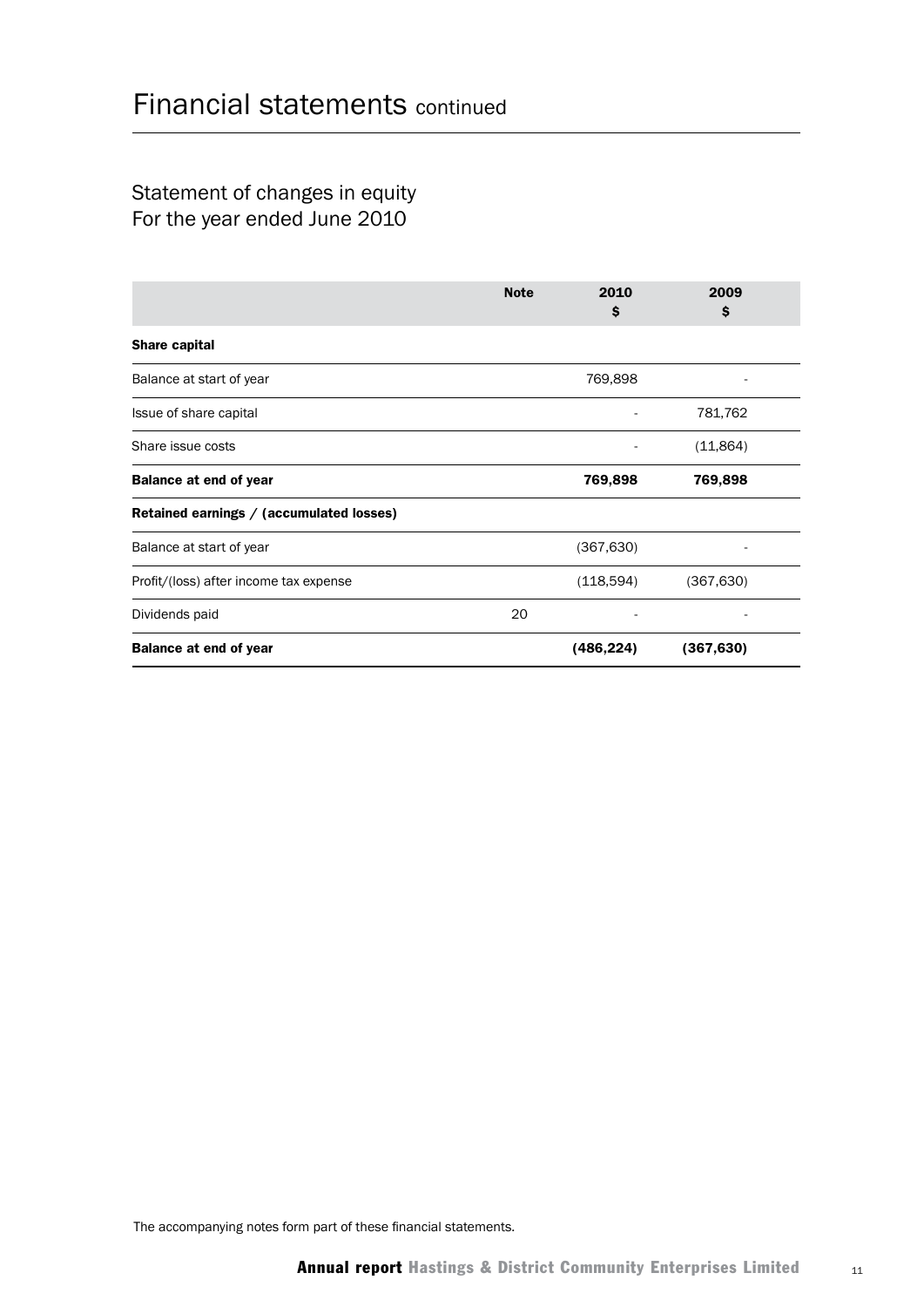# Notes to the financial statements

### For year ended 30 June 2010

## Note 1. Basis of preparation of the financial report

#### (a) Basis of preparation

Hastings & District Community Enterprises Ltd ('the Company') is domiciled in Australia. The financial statements for the year ending 30 June 2010 are presented in Australian dollars. The Company was incorporated in Australia and the principal operations involve providing Community Bank® services.

The financial statements have been prepared on an accruals basis and are based on historical costs and do not take into account changing money values or, except where stated, current valuations of non-current assets.

The financial statements require judgements, estimates and assumptions to be made that affect the application of accounting policies. Actual results may differ from these estimates.

The financial statements were authorised for issue by the Directors on 15 September 2010.

#### (b) Statement of compliance

The financial report is a general purpose financial report, which has been prepared in accordance with Australian Accounting Standards (including Australian Interpretations) adopted by the Australian Accounting Standards Board and the Corporations Act 2001. The financial report of the Company complies with International Financial Reporting Standards and interpretations adopted by the International Accounting Standards Board. Australian Accounting Standards that have been recently issued or amended, but are not yet effective, have not been adopted in the preparation of this financial report.

#### (c) Significant accounting policies

The following is a summary of the material accounting policies adopted. The accounting policies have been consistently applied and are consistent with those applied in the 30 June 2009 financial statements.

#### Income tax

Deferred income tax is provided on all temporary differences at the reporting date between the tax bases of assets and liabilities and their carrying amounts for financial reporting purposes.

Deferred income tax liabilities are recognised for all taxable temporary differences.

Deferred income tax assets are recognised for all deductible temporary differences, carry-forward of unused tax assets and unused tax losses, to the extent that it is probable that taxable profit will be available against which the deductible temporary differences, and the carry-forward of unused tax assets and unused tax losses can be utilised.

The carrying amount of deferred income tax assets is reviewed at each reporting date and reduced to the extent that it is no longer probable that sufficient taxable profit will be available to allow all or part of the deferred income tax asset to be utilised.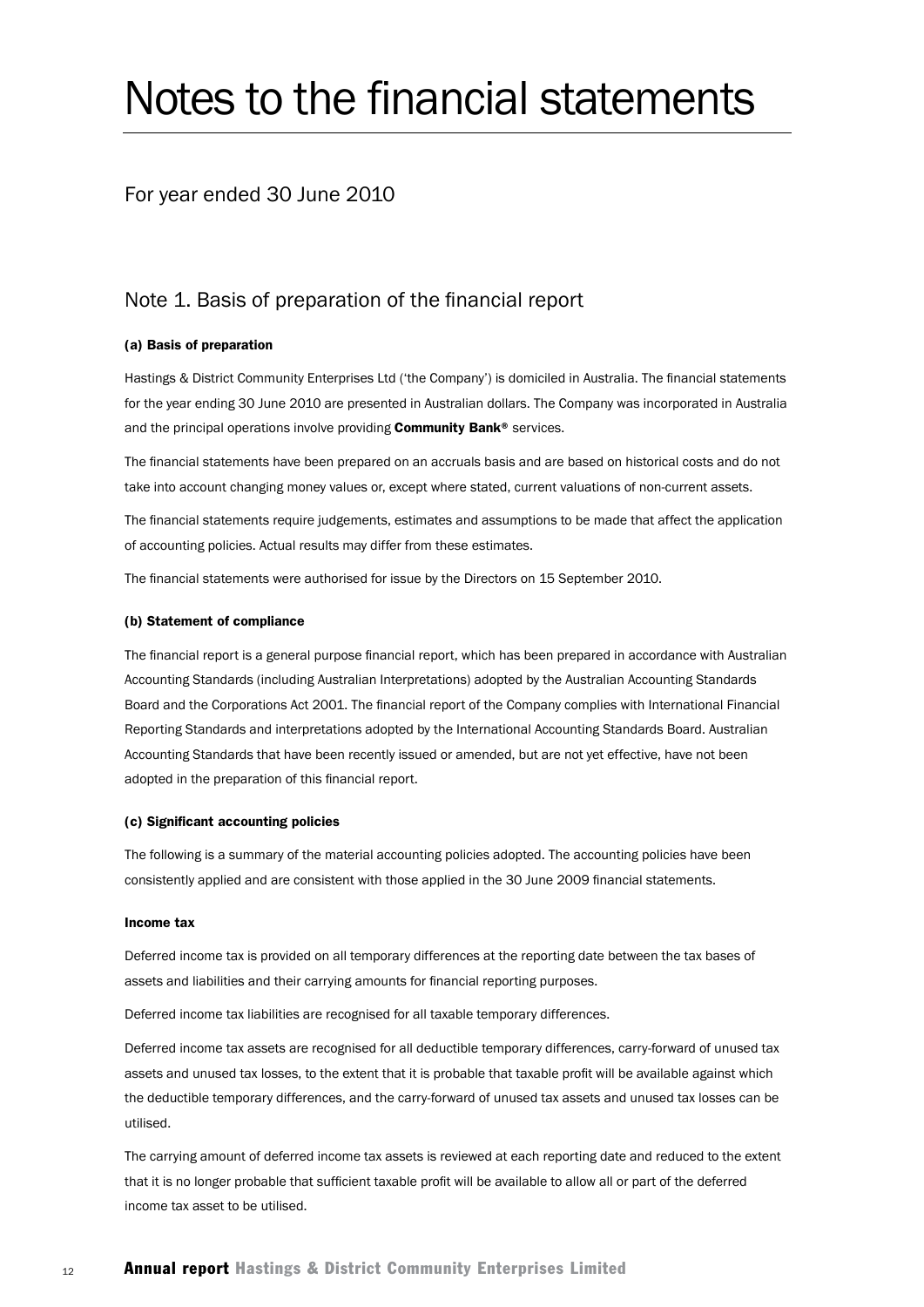#### Note 1. Basis of preparation of the financial report (continued)

#### Income tax (continued)

Deferred income tax assets and liabilities are measured at the tax rates that are expected to apply to the year when the asset is realised or the liability is settled.

#### Property, plant and equipment

Property, plant and equipment are brought to account at cost less accumulated depreciation and any impairment in value.

Land and buildings are measured at fair value less accumulated depreciation.

Depreciation is calculated on a diminishing value basis over the estimated useful life of the asset as follows:

| <b>Class of asset</b> | <b>Depreciation rate</b> |
|-----------------------|--------------------------|
| Plant & equipment     | 13.33-30%                |

#### Impairment

The carrying values of plant and equipment are reviewed for impairment when events or changes in circumstances indicate the carrying value may not be recoverable.

If any such indication exists and where the carrying value exceeds the estimated recoverable amount, the assets or cash-generating units are written down to their recoverable amount.

The recoverable amount of plant and equipment is the greater of fair value less costs to sell and value in use. In assessing value in use, the estimated future cash flows are discounted to their present value using a pre-tax discount rate that reflects current market assessments of the time value of money and the risks specific to the asset.

#### **Revaluations**

Following initial recognition at cost, land and buildings are carried at a revalued amount which is the fair value at the date of the revaluation less any subsequent accumulated depreciation on buildings and accumulated impairment losses.

Fair value is determined by reference to market based evidence, which is the amount for which the assets could be exchanged between a knowledgeable willing buyer and a knowledgeable willing seller in an arm's length transaction as at the valuation date.

#### Recoverable amount of assets

At each reporting date, the Company assesses whether there is any indication that an asset is impaired. Where an indicator of impairment exists, the Company makes a formal estimate of the recoverable amount. Where the carrying amount of an asset exceeds its recoverable amount the asset is considered impaired and is written down to its recoverable amount.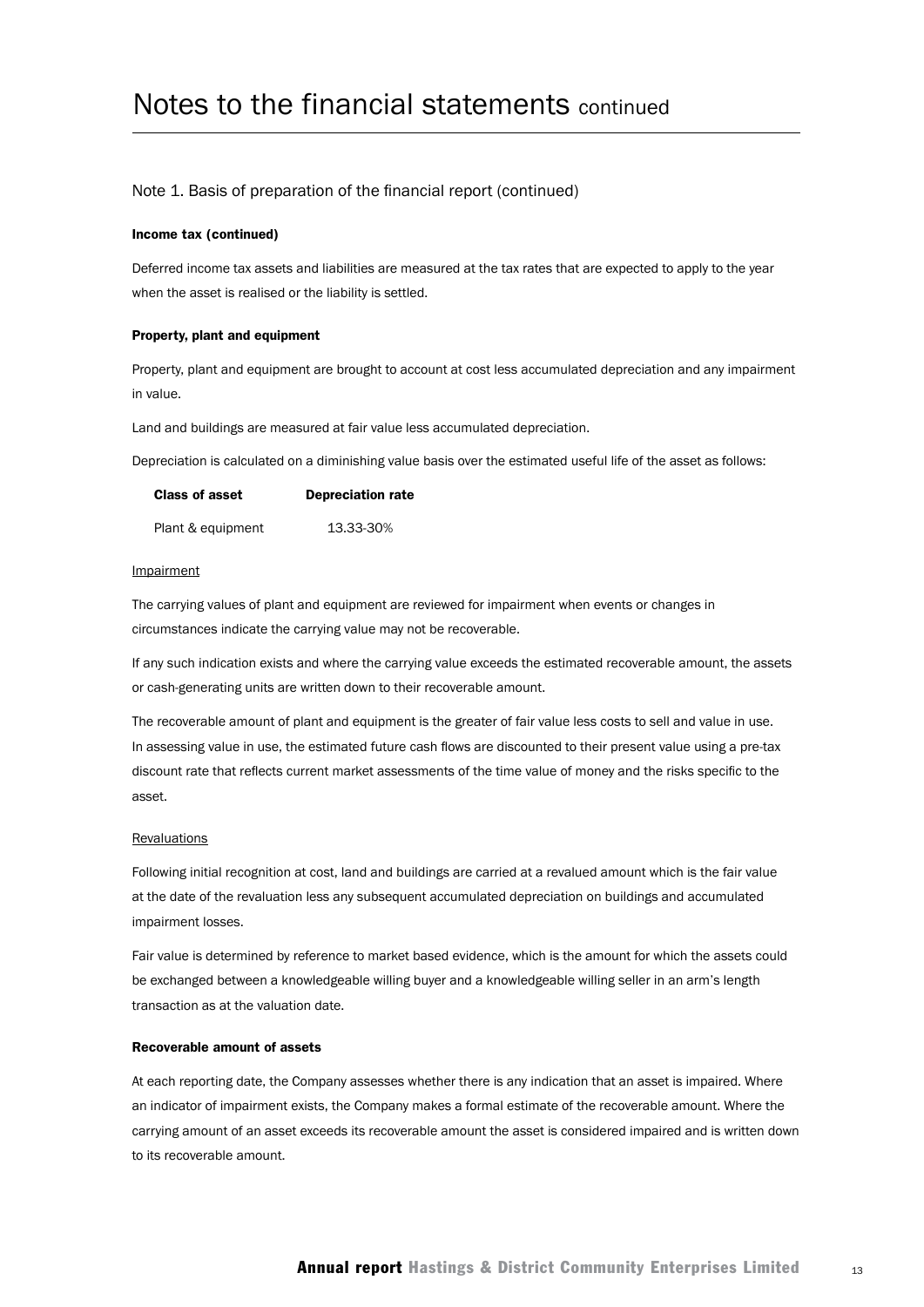#### Note 1. Basis of preparation of the financial report (continued)

#### Goods and services tax

Revenues, expenses and assets are recognised net of the amount of goods and services tax (GST), except where the amount of GST incurred is not recoverable from the taxation authority. In these circumstances, the GST is recognised as part of the cost of acquisition of the asset or as part of the expense.

Receivables and payables are stated with the amount of GST included.

The net amount of GST recoverable from, or payable to, the taxation authority is included as part of receivables or payables in the Statement of Financial Position. Cash flows are included in the Statement of Cash Flows on a gross basis.

The GST components of cash flows arising from investing and financing activities which are recoverable from, or payable to, the ATO are classified as operating cash flows.

#### Employee benefits

The provision for employee benefits to wages, salaries and annual leave represents the amount which the Company has a present obligation to pay resulting from employees' services provided up to the reporting date. The provision has been calculated on undiscounted amounts based on wage and salary rates expected to be paid and includes related on-costs.

The Company contributes to a defined contribution plan. Contributions to employee superannuation funds are charged against income as incurred.

#### Intangibles

Establishment costs have been initially recorded at cost and amortised on a straight line basis at a rate of 20% per annum.

#### Cash

Cash on hand and in banks are stated at nominal value.

For the purposes of the statement of cash flows, cash includes cash on hand and in banks and investments in money market instruments, net of outstanding bank overdrafts.

#### Revenue

Interest and fee revenue is recognised when earned. All revenue is stated net of the amount of goods and services tax (GST).

#### Receivables and payables

Receivables and payables are non interest bearing and generally have payment terms of between 30 and 90 days. Receivables are recognised and carried at original invoice amount less a provision for any uncollected debts. Liabilities for trade creditors and other amounts are carried at cost that is the fair value of the consideration to be paid in the future for goods and services received, whether or not billed to the Company.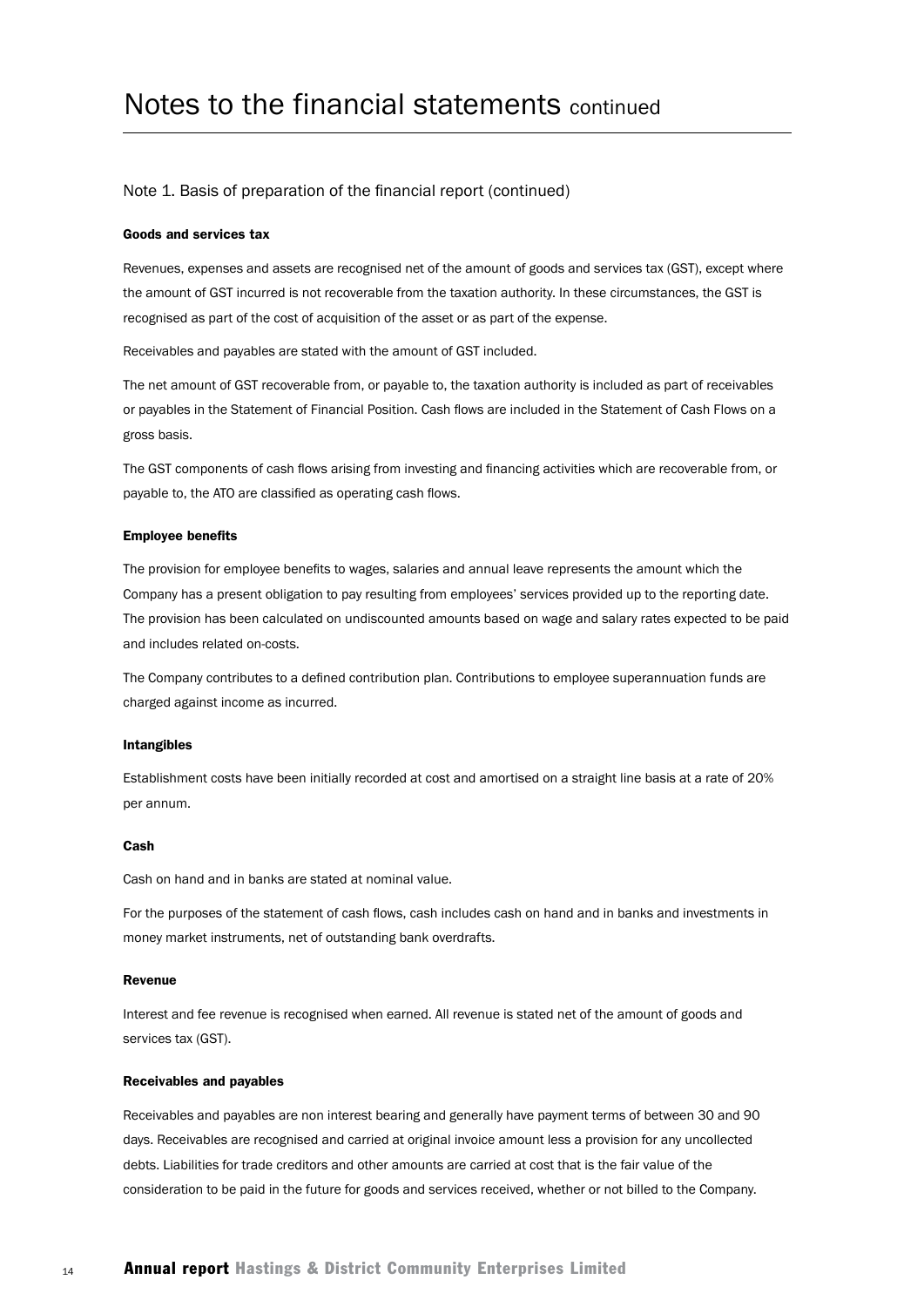#### Note 1. Basis of preparation of the financial report (continued)

#### Loans and borrowings

All loans are measured at the principal amount. Interest is recognised as an expense as it accrues.

#### Provisions

Provisions are recognised when the economic entity has a legal, equitable or constructive obligation to make a future sacrifice of economic benefits to other entities as a result of past transactions or other past events, it is probable that a future sacrifice of economic benefits will be required and a reliable estimate can be made of the amount of the obligation.

A provision for dividends is not recognised as a liability unless the dividends are declared, determined or publicly recommended on or before the reporting date.

#### Share capital

Issued and paid up capital is recognised at the fair value of the consideration received by the Company. Any transaction costs arising on the issue of ordinary shares are recognised directly in equity as a reduction of the share proceeds received.

#### Comparative figures

Where required by Accounting Standards comparative figures have been adjusted to conform with changes in presentation for the current financial year. The Company commenced operations during the prior period and hence comparative figures are for the period ending 30 June 2009.

| 0010 | 2009 |  |
|------|------|--|
|      |      |  |

### Note 2. Revenue from ordinary activities

#### Operating activities

| Total revenue from ordinary activities      | 330,961 | 153,787 |  |
|---------------------------------------------|---------|---------|--|
| Total revenue from non-operating activities | 86      | 4.904   |  |
| - interest received                         | 86      | 4.904   |  |
| <b>Non-operating activities:</b>            |         |         |  |
| Total revenue from operating activities     | 330,875 | 148,883 |  |
| - other revenue                             | 242.963 | 100,395 |  |
| - services commissions                      | 87,912  | 48,488  |  |
|                                             |         |         |  |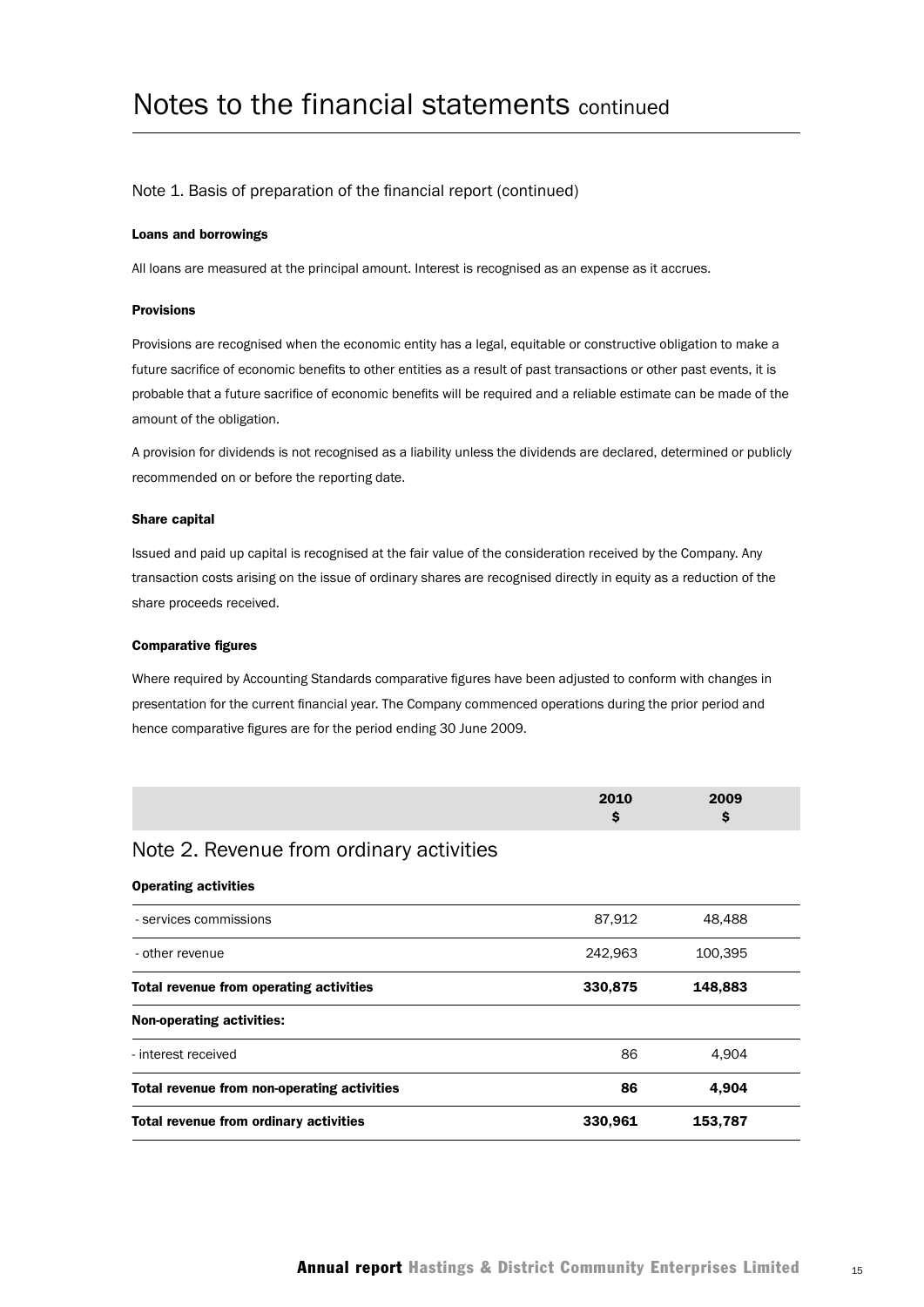|                                            | 2010<br>\$ | 2009<br>\$ |  |
|--------------------------------------------|------------|------------|--|
| Note 3. Expenses                           |            |            |  |
| <b>Employee benefits expense</b>           |            |            |  |
| - wages and salaries                       | 211,420    | 223,754    |  |
| - superannuation costs                     | 20,254     | 21,623     |  |
| - workers' compensation costs              | 635        | 1,261      |  |
| - other costs                              | 26,636     | 37,632     |  |
|                                            | 258,945    | 284,270    |  |
| Depreciation of non-current assets:        |            |            |  |
| - plant and equipment                      | 36,117     | 42,326     |  |
| <b>Amortisation of non-current assets:</b> |            |            |  |
| - intangibles                              | 4,082      | 4,602      |  |
|                                            | 40,199     | 46,928     |  |
| <b>Finance costs:</b>                      |            |            |  |
| - Interest paid                            | 1,798      | 134        |  |
| <b>Bad debts</b>                           | 1,205      | 417        |  |

## Note 4. Income tax expense

The prima facie tax on profit/(loss) before income tax is reconciled to

the income tax expense as follows:

| Prima facie tax on profit/(loss) before income tax at 30%     | (50,776) | (144,438)  |  |
|---------------------------------------------------------------|----------|------------|--|
| Add tax effect of:                                            |          |            |  |
| - Non-deductible expenses                                     | 119      | 30.607     |  |
| Current income tax expense / (benefit)                        | (50,657) | (113, 831) |  |
| Income tax expense $/$ (benefit)                              | (50,657) | (113,831)  |  |
| Deferred tax assets                                           |          |            |  |
| Future income tax benefits arising from tax losses are        |          |            |  |
| recognised at reporting date as realisation of the benefit is |          |            |  |
| regarded as probable.                                         | 164,488  | 113,831    |  |
|                                                               |          |            |  |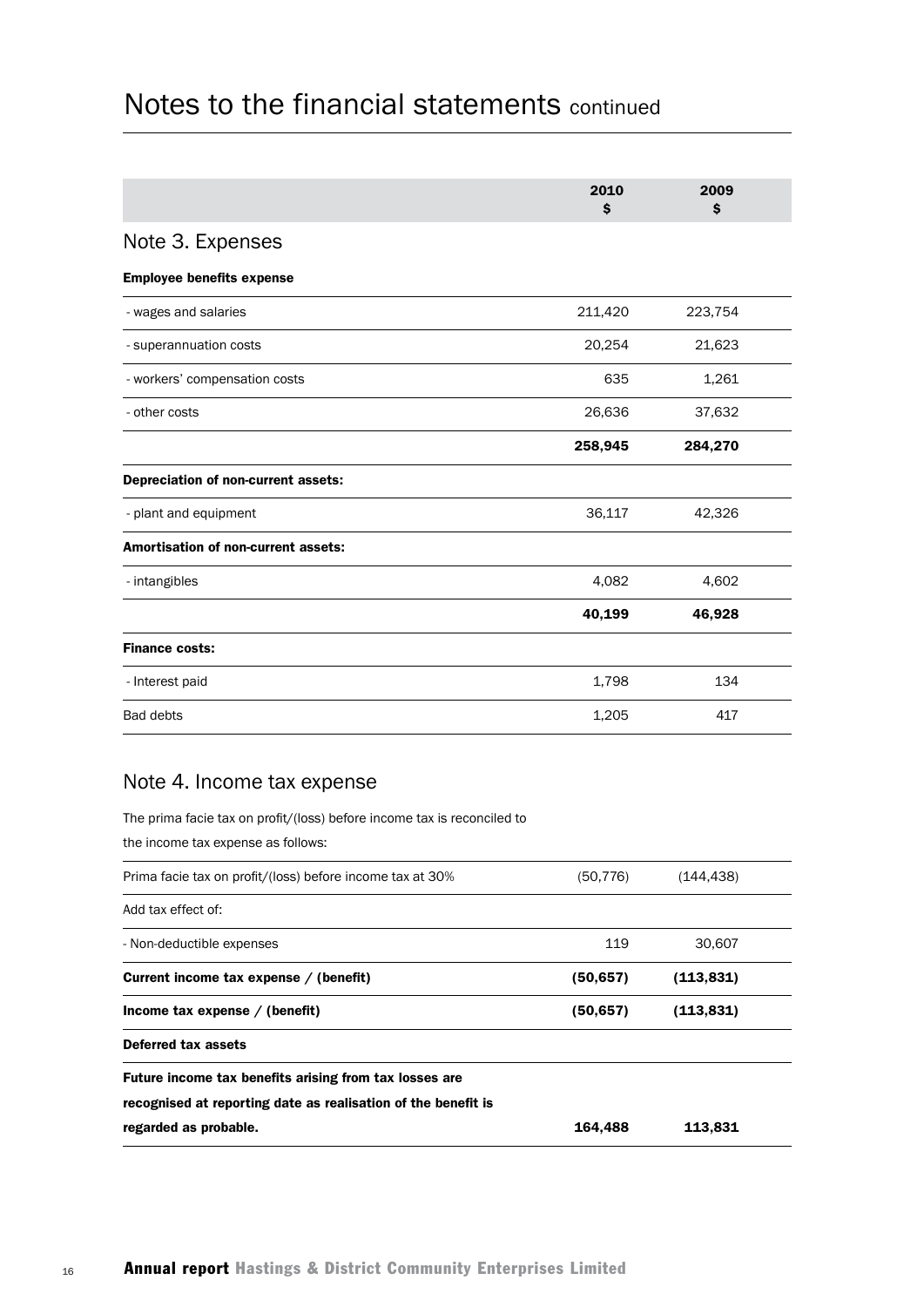|                                                                                 | 2010<br>\$ | 2009<br>\$ |  |
|---------------------------------------------------------------------------------|------------|------------|--|
| Note 5. Auditors' remuneration                                                  |            |            |  |
| Amounts received or due and receivable by Richmond,<br>Sinnott & Delahunty for: |            |            |  |
| - Audit or review of the financial report of the Company                        | 3,900      | 2,700      |  |
| - Completion of feasibility study                                               |            | 6,000      |  |
| - Share registry services                                                       | 1,375      | 1,800      |  |
| - Accounting work for prospectus                                                |            | 2,500      |  |
|                                                                                 | 5,275      | 13,000     |  |
| Note 6. Cash and cash equivalents                                               |            |            |  |
| Cash at bank and on hand / (bank overdraft)                                     | (128, 560) | 4,391      |  |
|                                                                                 |            |            |  |
| Note 7. Receivables                                                             |            |            |  |
| <b>GST</b> receivable                                                           |            | 1,042      |  |
| Trade debtors                                                                   | 34,257     | 25,554     |  |
|                                                                                 | 34,257     | 26,596     |  |
| Note 8. Property, plant and equipment<br><b>Plant and equipment</b>             |            |            |  |
| At cost                                                                         | 312,935    | 312,592    |  |
| Less accumulated depreciation                                                   | (78, 443)  | (42, 326)  |  |
|                                                                                 | 234,492    | 270,266    |  |
| <b>Total written down amount</b>                                                | 234,492    | 270,266    |  |
| <b>Movements in carrying amounts</b>                                            |            |            |  |
| <b>Plant and equipment</b>                                                      |            |            |  |
| Carrying amount at beginning of year                                            | 270,266    |            |  |
| Additions                                                                       | 343        | 312,592    |  |
| Disposals                                                                       |            |            |  |
| Depreciation expense                                                            | (36, 117)  | (42, 326)  |  |
| Carrying amount at end of year                                                  | 234,492    | 270,266    |  |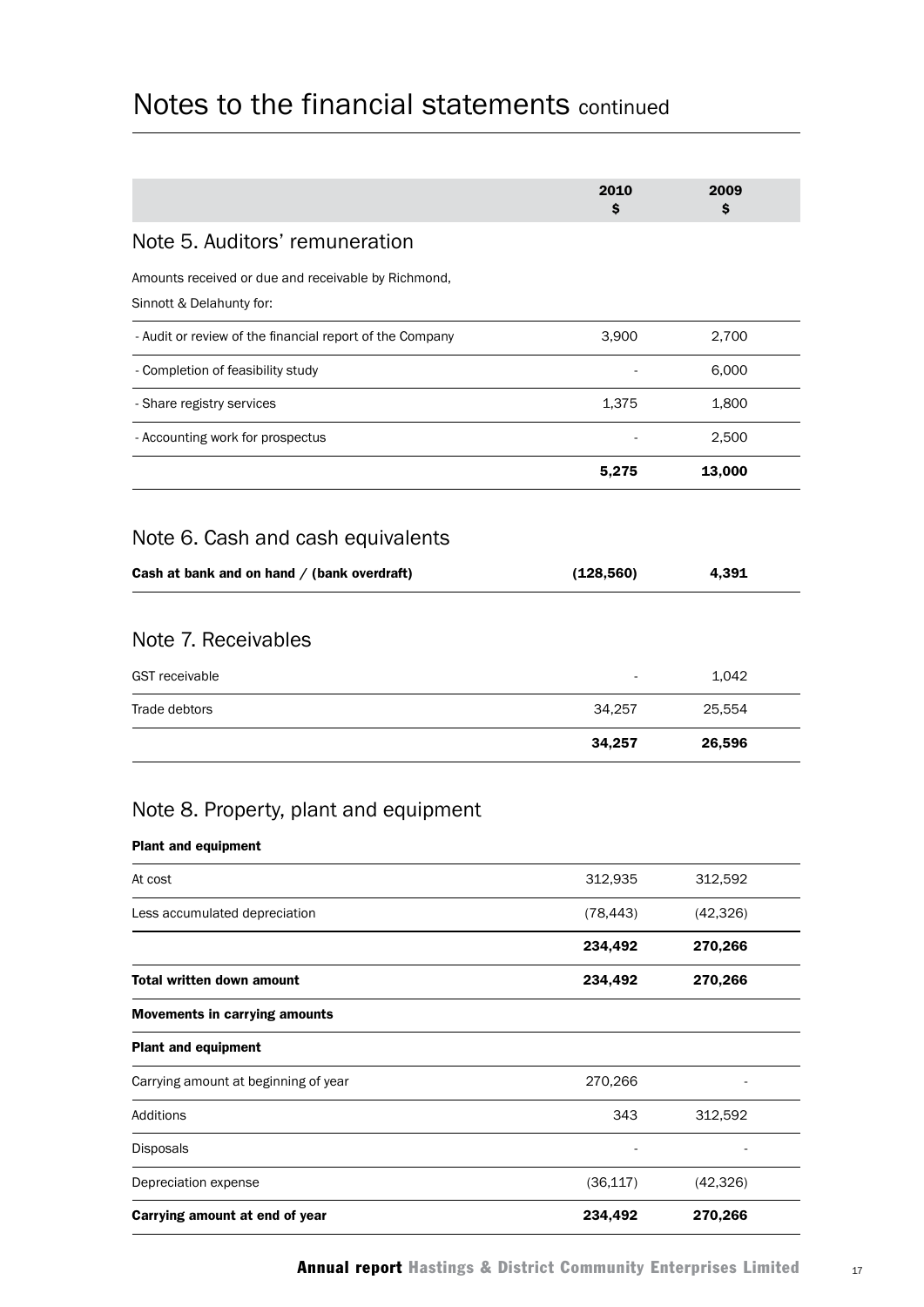|                                                     | 2010<br>\$      | 2009<br>\$ |  |
|-----------------------------------------------------|-----------------|------------|--|
| Note 9. Intangible assets                           |                 |            |  |
| <b>Franchise fee</b>                                |                 |            |  |
| At cost                                             | 10,000          | 10,000     |  |
| Less accumulated amortisation                       | (4,000)         | (2,000)    |  |
|                                                     | 6,000           | 8,000      |  |
| <b>Preliminary expense</b>                          |                 |            |  |
| At cost                                             | 10,409          | 10,409     |  |
| Less accumulated amortisation                       | (4,684)         | (2,602)    |  |
|                                                     | 5,725           | 7,807      |  |
|                                                     | 11,725          | 15,807     |  |
| Note 10. Payables<br>GST payable<br>Trade creditors | 1,860<br>18,254 | 16,744     |  |
| Other creditors and accruals                        | 9,449           | 9,481      |  |
|                                                     | 29,563          | 26,225     |  |
| Note 11. Provisions                                 |                 |            |  |
| <b>Employee benefits</b>                            | 3,165           | 2,398      |  |
| Note 12. Share capital                              |                 |            |  |
| 781,762 Ordinary shares fully paid of \$1 each      | 781,762         | 781,762    |  |
| Less: Equity raising costs                          | (11, 864)       | (11, 864)  |  |
|                                                     | 769,898         | 769,898    |  |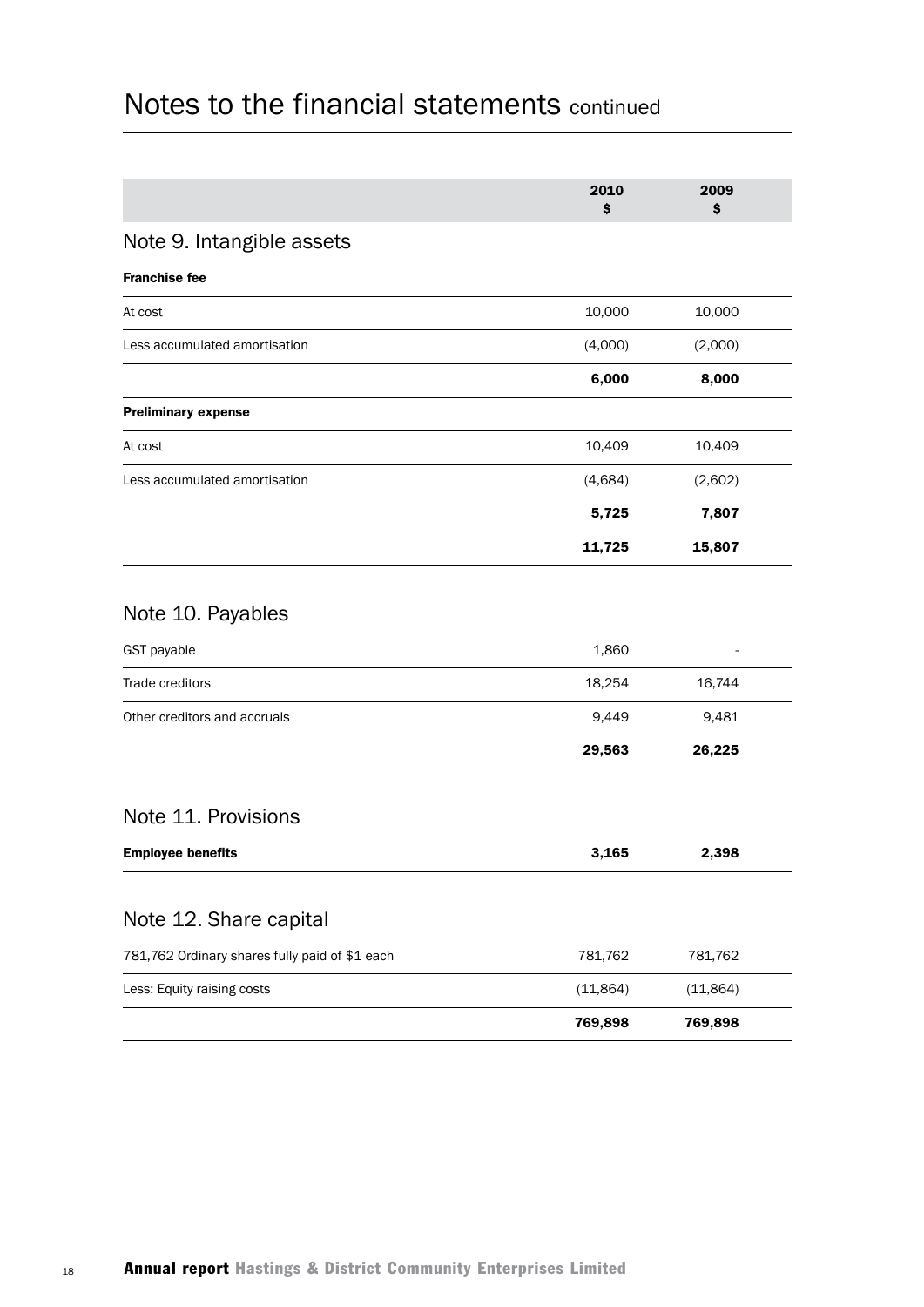|                                                                                                               | 2010<br>Ś  | 2009<br>S  |  |
|---------------------------------------------------------------------------------------------------------------|------------|------------|--|
| Note 13. Retained earnings / (accumulated<br>losses)                                                          |            |            |  |
| Balance at the beginning of the financial year                                                                | (367, 630) |            |  |
| Profit/(loss) after income tax                                                                                | (118,594)  | (367, 630) |  |
| <b>Dividends</b>                                                                                              |            |            |  |
| Balance at the end of the financial year                                                                      | (486, 224) | (367, 630) |  |
| Note 14. Statement of cash flows                                                                              |            |            |  |
| (a) Cash and cash equivalents                                                                                 |            |            |  |
| Cash assets / (bank overdraft)                                                                                | (128, 560) | 4,391      |  |
|                                                                                                               | (128, 560) | 4,391      |  |
| (b) Reconciliation of profit $/$ (loss) after tax to net cash provided<br>from/(used in) operating activities |            |            |  |
| Profit / (loss) after income tax                                                                              | (118,594)  | (367, 630) |  |
| Non cash items                                                                                                |            |            |  |
| - Depreciation                                                                                                | 36,117     | 42,326     |  |
| - Amortisation                                                                                                | 4.082      | 4,602      |  |
| Changes in assets and liabilities                                                                             |            |            |  |
| - (Increase) decrease in receivables                                                                          | (7,661)    | (26,596)   |  |
| - (Increase) decrease in deferred tax asset                                                                   | (50, 657)  | (113, 831) |  |
| - Increase (decrease) in payables                                                                             | 3,338      | 26,225     |  |
| - Increase (decrease) in provisions                                                                           | 767        | 2,398      |  |
| Net cash flows from/(used in) operating activities                                                            | (132, 608) | (432,506)  |  |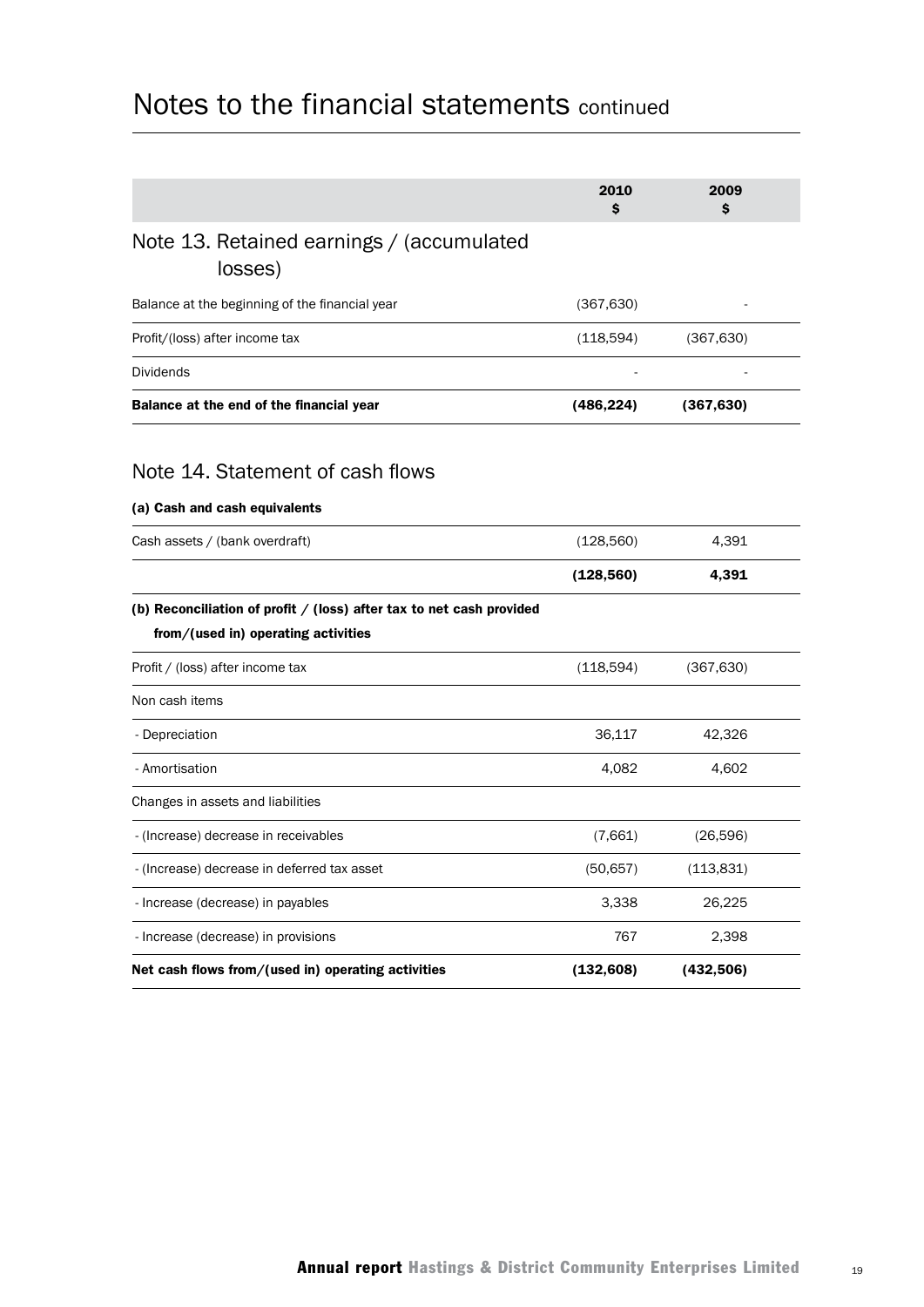### Note 15. Director and related party disclosures

The names of Directors who have held office during the financial year are:

Dyane Angela Bain (resigned 28 October 2009)

Lisa Jane Dixon

David Gerrard Gibbs (resigned 28 October 2009)

Victor Charles Rodwell

Desmond George Kissick

Cameron Peter McCullough (resigned 26 May 2010)

Kenneth Raymond Ingersoll

Brian Leonard Stahl OAM, JP

John Crough

Alfred Tallon

Benjamin Tallon

Steven Dowling (appointed 10 November 2009)

Pamela Ford

No Director or related entity has entered into a material contract with the Company. No Directors' fees have been paid as the positions are held on a voluntary basis.

| Directors' shareholdings                        | 2010   | 2009   |
|-------------------------------------------------|--------|--------|
| Dyane Angela Bain (resigned 28 October 2009)    | 5,001  | 5,001  |
| Lisa Jane Dixon                                 | 2,501  | 2,501  |
| David Gerrard Gibbs (resigned 28 October 2009)  | 55,001 | 55,001 |
| <b>Victor Charles Rodwell</b>                   | 50,001 | 50,001 |
| Desmond George Kissick                          | 12,001 | 12,001 |
| Cameron Peter McCullough (resigned 26 May 2010) | 5,001  | 5,001  |
| Kenneth Raymond Ingersoll                       | 21,001 | 21,001 |
| Brian Leonard Stahl OAM, JP                     | 2,001  | 2,001  |
| John Crough                                     |        |        |
| <b>Alfred Tallon</b>                            | 20,000 | 20,000 |
| Benjamin Tallon                                 |        |        |
| Steven Dowling (appointed 10 November 2009)     | 10,000 | 10,000 |
| Pamela Ford                                     | 5,001  | 5,001  |

There was no movement in shares during the year. Each share held has a paid up value of \$1 and is fully paid.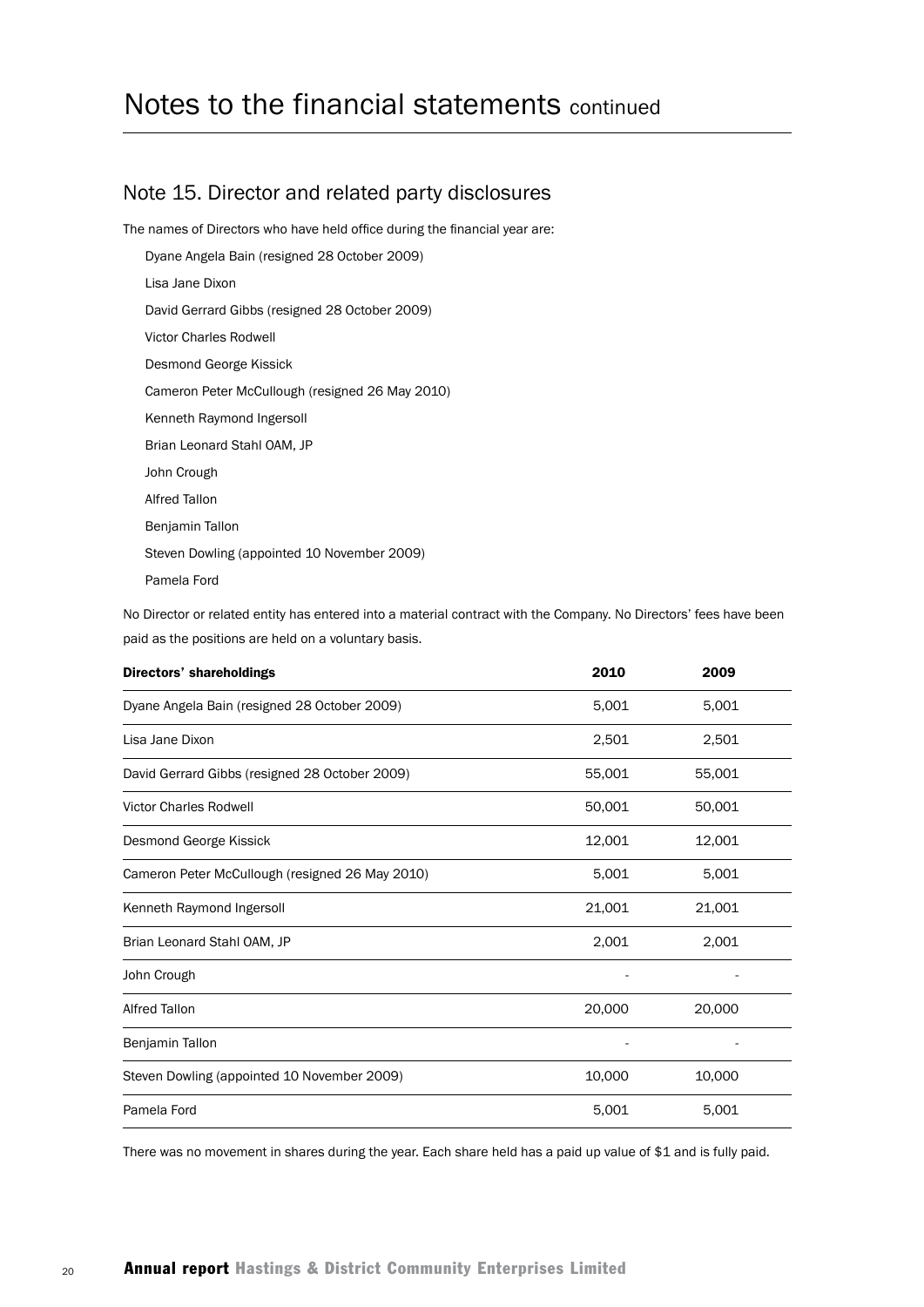### Note 16. Subsequent events

There have been no events after the end of the financial year that would materially affect the financial statements.

## Note 17. Contingent liabilities

There were no contingent liabilities at the date of this report to affect the financial statements.

### Note 18. Segment reporting

The economic entity operates in the financial services sector were it provides banking services to its clients. The economic entity operates in one geographic area being Hastings, Victoria.

## Note 19. Corporate information

Hastings & District Community Enterprises Ltd is a Company limited by shares incorporated in Australia.

The registered office is: 2 High Street, Hastings VIC 3915 The principal place of business is: 88 High Street, Hastings VIC 3915.

## Note 20. Dividends paid or provided for on ordinary shares

The Directors recommend that no dividend be paid for the current year.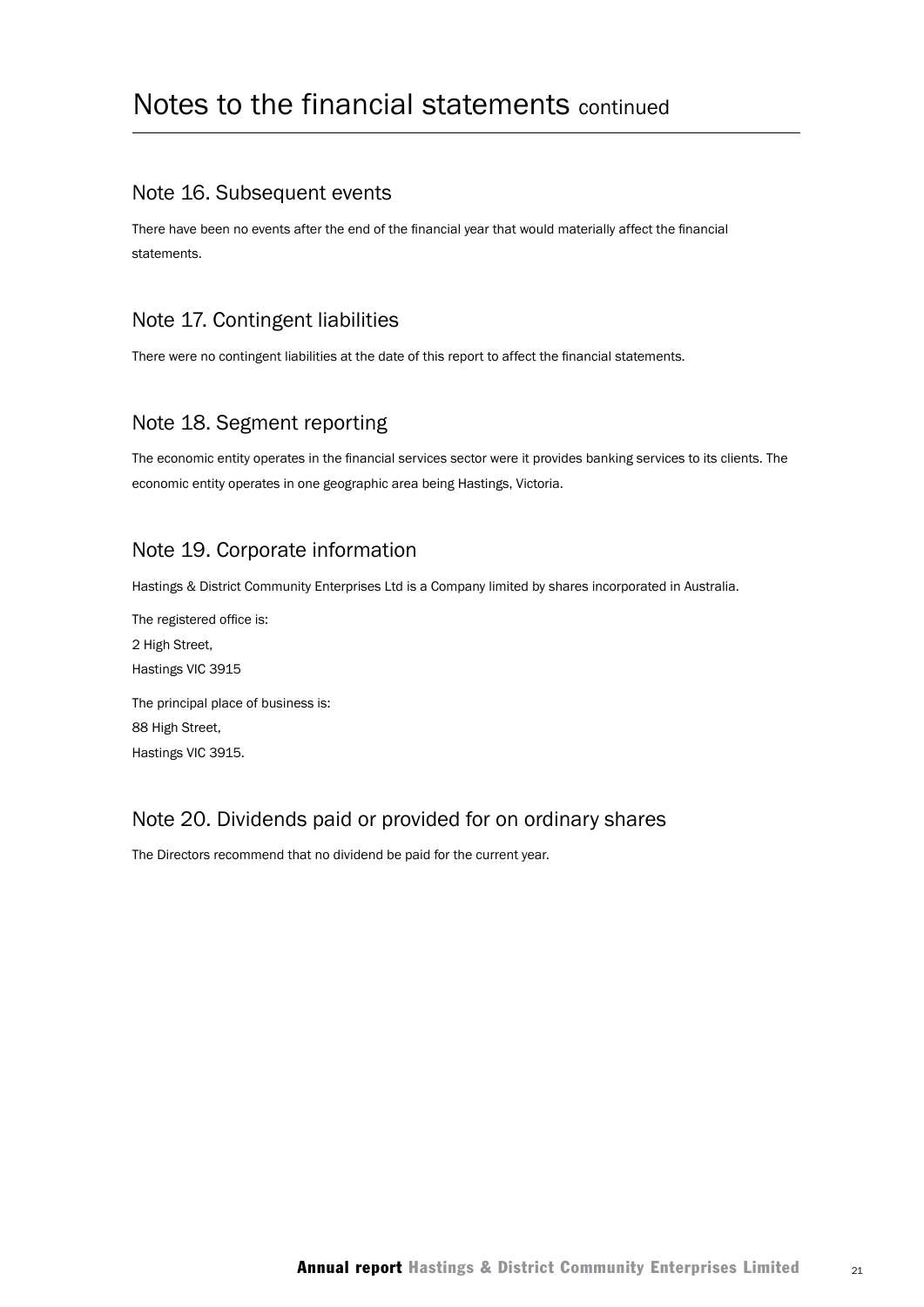|                                                                                                                                                                                                                                                                | 2010<br>\$ | 2009<br>\$ |
|----------------------------------------------------------------------------------------------------------------------------------------------------------------------------------------------------------------------------------------------------------------|------------|------------|
| Note 21. Earnings per share                                                                                                                                                                                                                                    |            |            |
| Basic earnings per share amounts are calculated by dividing profit / (loss)<br>after income tax by the weighted average number of ordinary shares<br>outstanding during the year.                                                                              |            |            |
| Diluted earnings per share amounts are calculated by dividing profit / (loss)<br>after income tax by the weighted average number of ordinary shares<br>outstanding during the year (adjusted for the effects of any dilutive<br>options or preference shares). |            |            |
| The following reflects the income and share data used in the basic and<br>diluted earnings per share computations:                                                                                                                                             |            |            |
| Profit/(loss) after income tax expense                                                                                                                                                                                                                         | (118,594)  | (367, 630) |
| Weighted average number of ordinary shares for basic and                                                                                                                                                                                                       |            |            |
| diluted earnings per share                                                                                                                                                                                                                                     | 781,762    | 781,762    |

### Note 22. Financial risk management

The Company has exposure to credit risk, liquidity risk and market risk from their use of financial instruments.

This note presents information about the Company's exposure to each of the above risks, their objectives, policies and processes for measuring and managing risk, and the management of capital.

The Board of Directors has overall responsibility for the establishment and oversight of the risk management framework. The Board is assisted in the area of risk management by an internal audit function.

#### (a) Credit risk

Credit risk is the risk of financial loss to the Company if a customer or counterparty to a financial instrument fails to meet its contractual obligations. For the Company it arises from receivables and cash assets.

The maximum exposure to credit risk at reporting date to recognised financial assets is the carrying amount of those assets as disclosed in the Statement of Financial Position and notes to the financial statements. The Company's maximum exposure to credit risk at reporting date was:

|                    |            | <b>Carrying amount</b> |
|--------------------|------------|------------------------|
|                    | 2010<br>\$ | 2009<br>\$             |
| Cash assets        | ۰          | 4,391                  |
| <b>Receivables</b> | 34,257     | 26,596                 |
|                    | 34,257     | 30,987                 |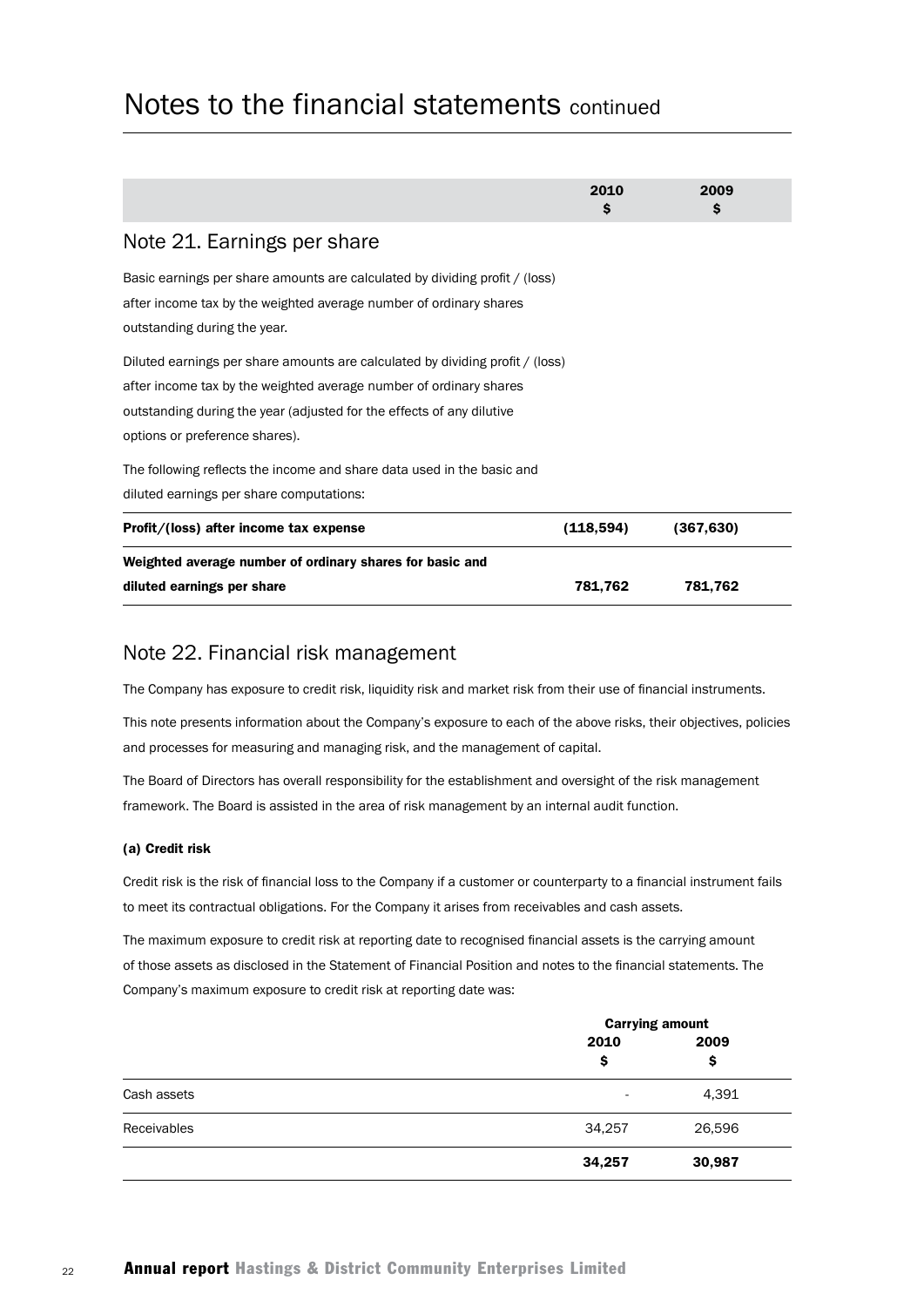#### Note 22. Financial risk management (continued)

#### (a) Credit risk (continued)

The Company's exposure to credit risk is limited to Australia by geographic area. The majority of receivables is due from Bendigo and Adelaide Bank Ltd.

None of the assets of the Company are past due (2009: nil past due) and based on historic default rates, the Company believes that no impairment allowance is necessary in respect of assets not past due.

The Company limits its exposure to credit risk by only investing in liquid securities with Bendigo and Adelaide Bank Ltd.

#### (b) Liquidity risk

Liquidity risk is the risk that the Company will not be able to meet its financial obligations as they fall due. The Company ensures it will have enough liquidity to meet its liabilities when due under both normal and stressed conditions. Liquidity management is carried out within the guidelines set by the Board.

Typically, the Company maintains sufficient cash on hand to meet expected operational expenses, including the servicing of financial obligations. This excludes the potential impact of extreme circumstances that cannot reasonably be predicted, such as natural disasters.

The following are the estimated contractual maturities of financial liabilities, including estimated interest payments.

|                       | <b>Carrying</b><br>amount<br>\$ | <b>Contractual</b><br>cash flows<br>\$ | 1 year<br>or less<br>\$ | Over 1 to<br>5 years<br>\$ | <b>More than</b><br>5 years<br>\$ |
|-----------------------|---------------------------------|----------------------------------------|-------------------------|----------------------------|-----------------------------------|
| 30 June 2010          |                                 |                                        |                         |                            |                                   |
| Payables              | 29,563                          | (29, 563)                              | (29, 563)               |                            |                                   |
| <b>Bank overdraft</b> | 128,560                         | (128, 560)                             | (128, 560)              |                            |                                   |
|                       | 158,123                         | (158, 123)                             | (158, 123)              |                            |                                   |
| 30 June 2009          |                                 |                                        |                         |                            |                                   |
| Payables              | 26,225                          | (26, 225)                              | (26, 225)               |                            |                                   |
|                       | 26,225                          | (26, 225)                              | (26,225)                |                            |                                   |

#### (c) Market risk

Market risk is the risk that changes in market prices, such as interest rates, will affect the Company's income or the value of its holdings of financial instruments. The objective of market risk management is to manage and control market risk exposures within acceptable parameters.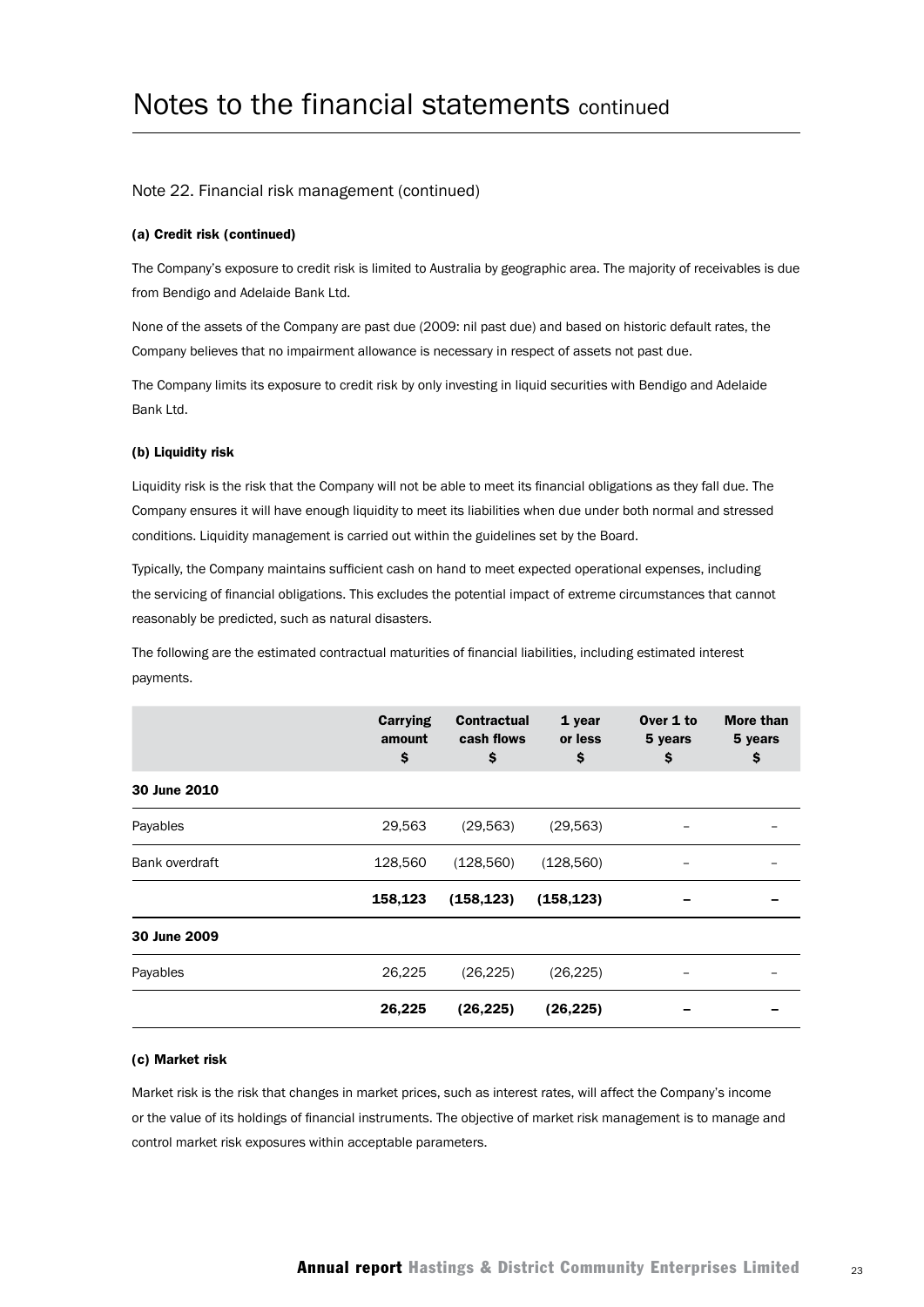#### Note 22. Financial risk management (continued)

#### (c) Market risk (continued)

#### Interest rate risk

Interest rate risk is that the fair value or future cash flows of a financial instrument will fluctuate because of changes in market interest rates. The Company reviews the exposure to interest rate risk as part of the regular Board meetings.

#### Sensitivity analysis

At the reporting date the interest rate profile of the Company's interest bearing financial instruments was:

|                               | <b>Carrying amount</b>   |       |  |
|-------------------------------|--------------------------|-------|--|
|                               | 2010                     | 2009  |  |
|                               | \$                       | \$    |  |
| <b>Fixed rate instruments</b> |                          |       |  |
| <b>Financial assets</b>       | $\overline{\phantom{a}}$ |       |  |
| <b>Financial liabilities</b>  | $\overline{\phantom{a}}$ |       |  |
|                               | ٠                        | ٠     |  |
| Variable rate instruments     |                          |       |  |
| <b>Financial assets</b>       |                          | 4,391 |  |
| <b>Financial liabilities</b>  | (128, 560)               |       |  |
|                               | (128, 560)               | 4,391 |  |

#### Fair value sensitivity analysis for fixed rate instruments

The Company does not account for any fixed interest rate financial assets or liabilities at fair value through profit or loss. Therefore a change in interest rates at the reporting date would not affect profit or loss.

#### Cash flow sensitivity analysis for variable rate instruments

A change of 100 basis points in interest rates at the reporting date would have no impact on profit or retained earnings. For the analysis performed on the same basis as at 30 June 2009 there was also no impact. As at both dates this assumes all other variables remain constant.

#### (d) Net fair values

The net fair values of financial assets and liabilities approximate the carrying values as disclosed in the Statement of Financial Position. The Company does not have any unrecognised financial instruments at year end.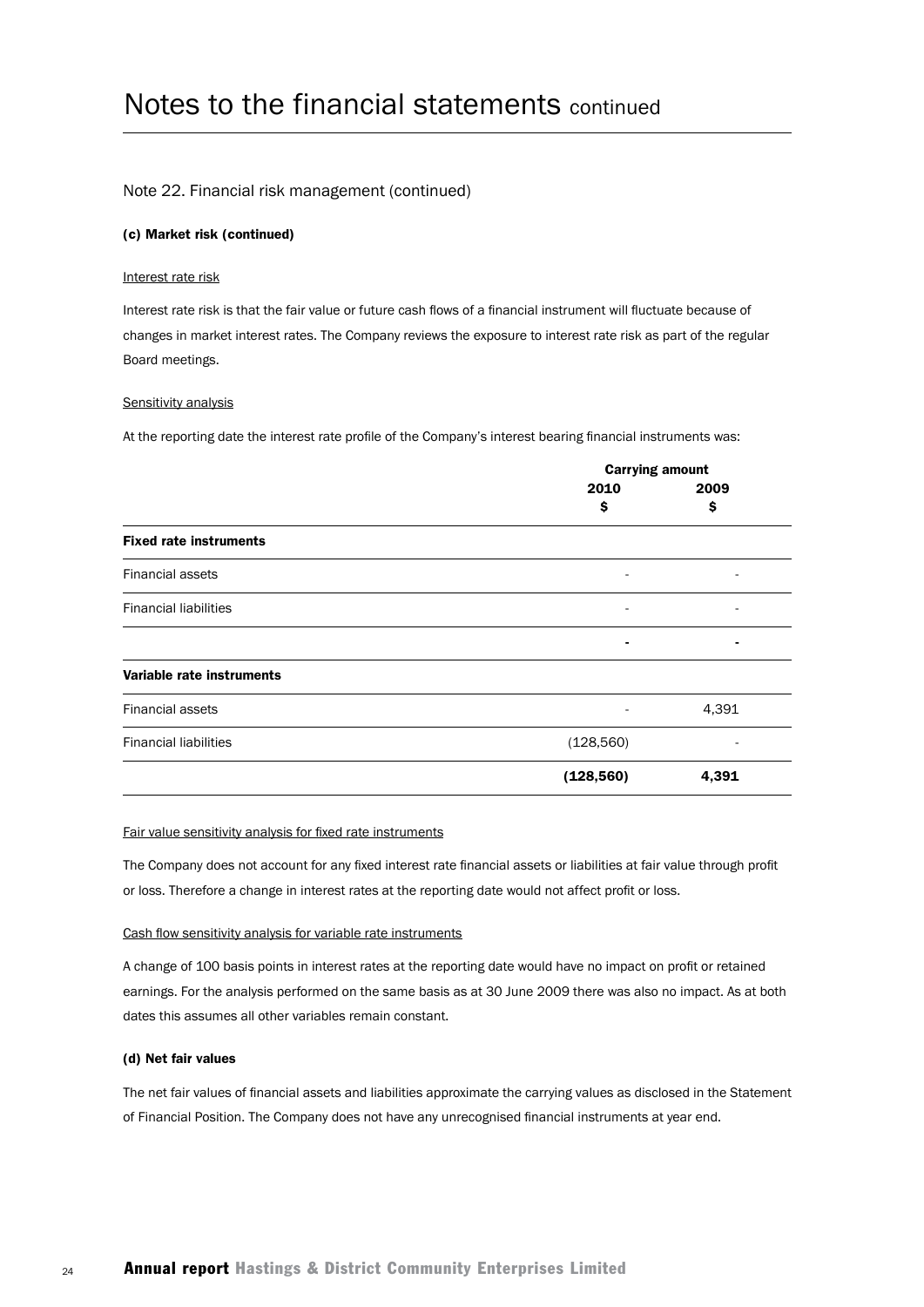#### Note 22. Financial risk management (continued)

#### (e) Capital management

The Board's policy is to maintain a strong capital base so as to sustain future development of the Company. The Board of Directors monitor the return on capital and the level of dividends to shareholders. Capital is represented by total equity as recorded in the Statement of Financial Position.

In accordance with the franchise agreement, in any 12 month period, the funds distributed to shareholders shall not exceed the Distribution Limit.

- (i) the Distribution Limit is the greater of:
	- (a) 20% of the profit or funds of the Franchisee otherwise available for distribution to shareholders in that 12 month period; and
	- (b) subject to the availability of distributable profits, the Relevant Rate of Return multiplied by the average level of share capital of the Franchisee over that 12 month period; and
- (ii) the Relevant Rate of Return is equal to the weighted average interest rate on 90 day bank bills over that 12 month period plus 5%.

The Board is managing the growth of the business in line with this requirement. There are no other externally imposed capital requirements, although the nature of the Company is such that amounts will be paid in the form of charitable donations and sponsorship. Charitable donations and sponsorship paid for the year ended 30 June 2010 can be seen in the Statement of Comprehensive Income.

There were no changes in the Company's approach to capital management during the year.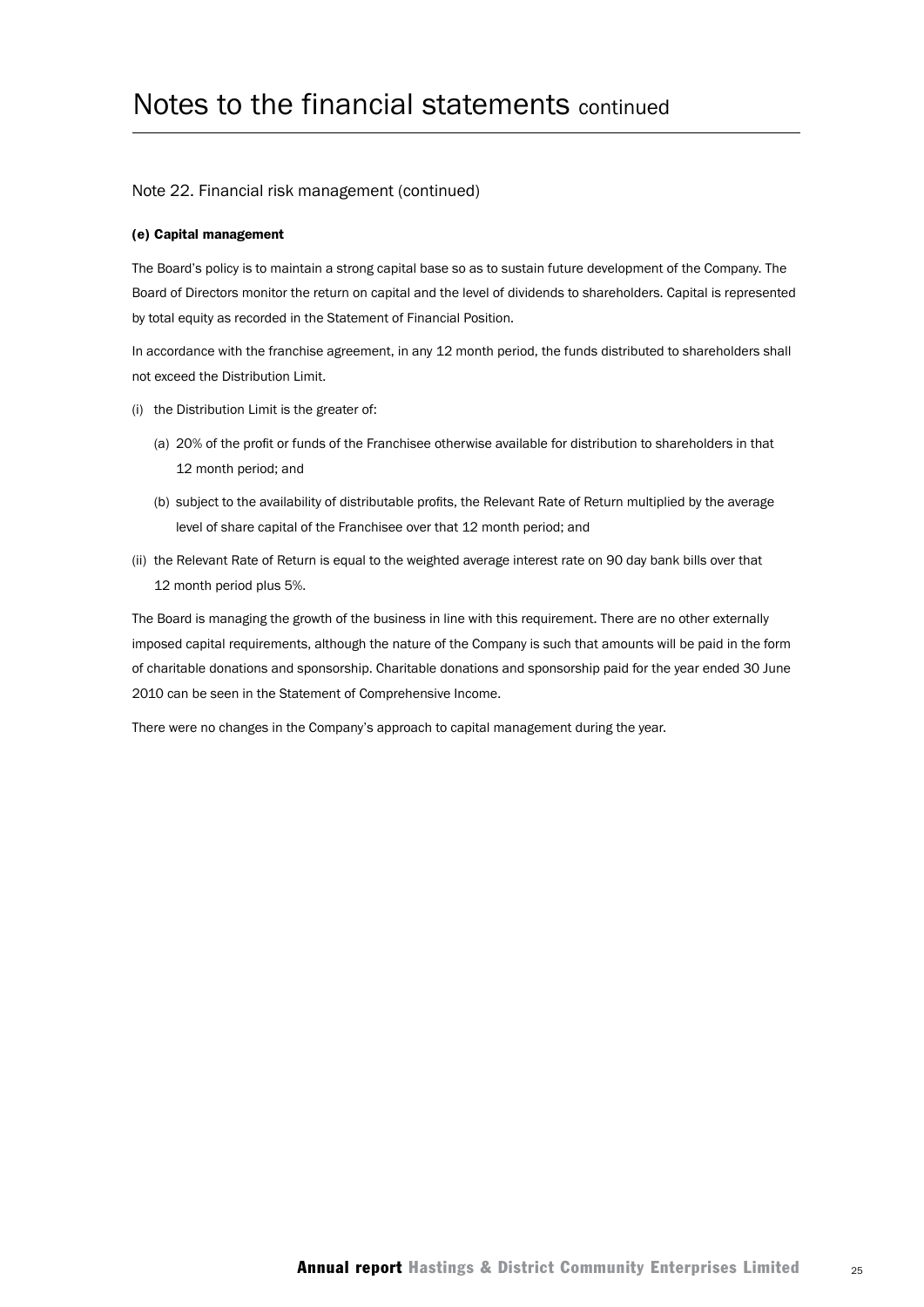# Directors' declaration

In accordance with a resolution of the Directors of Hastings & District Community Enterprises Ltd, I state that:

In the opinion of the Directors:

- (a) the financial statements and notes of the Company are in accordance with the Corporations Act 2001, including:
	- (i) giving a true and fair view of the Company's financial position as at 30 June 2010 and of their performance for the year ended on that date; and
	- (ii) complying with Accounting Standards in Australia and Corporations Regulations 2001; and
- (b) there are reasonable grounds to believe that the Company will be able to pay its debts as and when they become due and payable.

Victor Charles Rodwell Chairman

Signed at Hasting on 15 September 2010.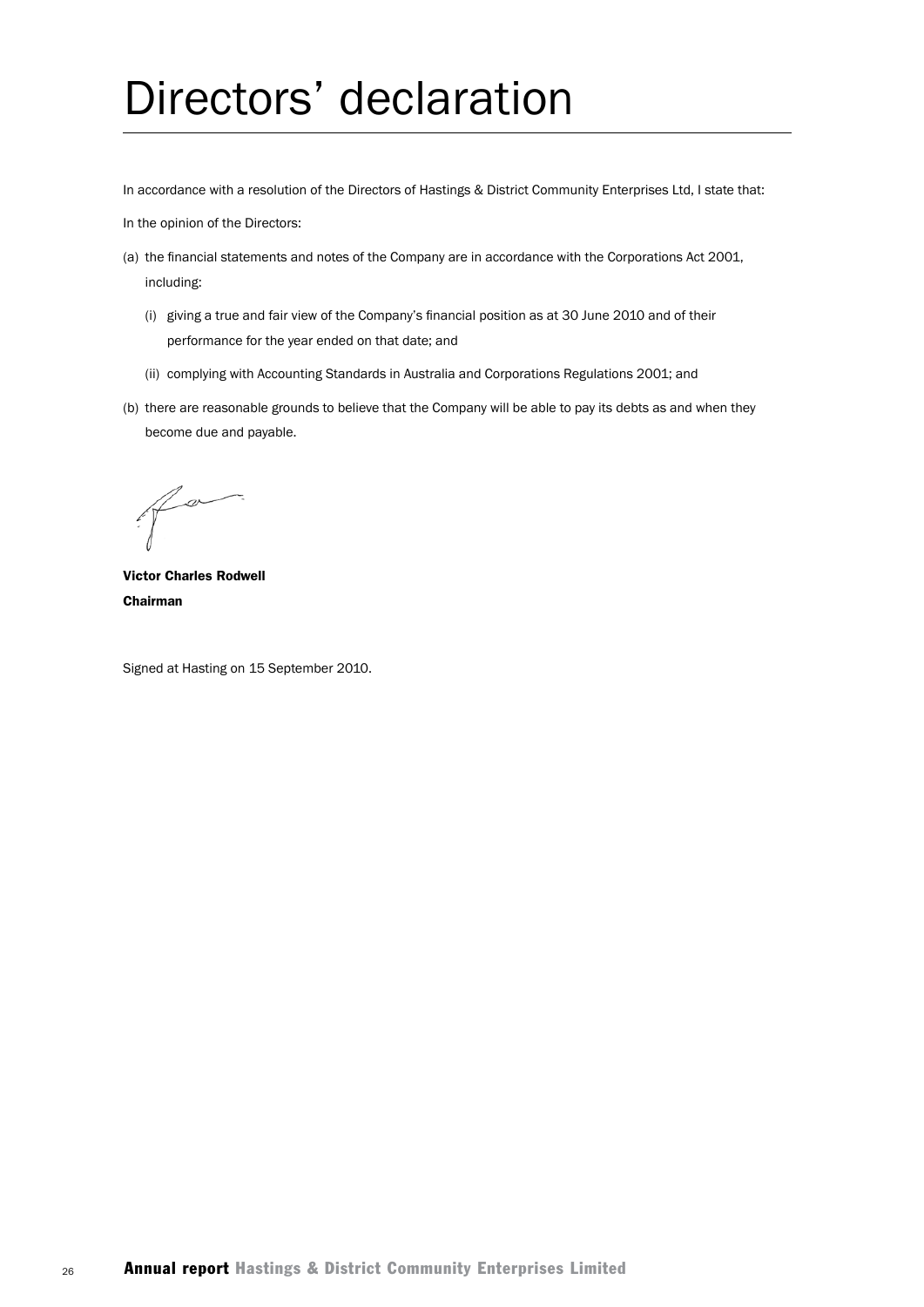# Independent audit report

# **Richmond Sinnott & Delahunty**

**Chartered Accountants**



**INDEPENDENT AUDIT REPORT** TO THE MEMBERS OF HASTINGS & DISTRICT **COMMUNITY ENTERPRISES LTD** 

Partners: Partners:<br>Kenneth J Richmond Warren J Sinnott Philip P Delahunty Emp P Belanding.<br>Brett A Andrews.

#### **SCOPE**

The financial report comprises the statement of financial position, statement of comprehensive income, statement of cash flows, statement of changes in equity, accompanying notes to the financial statements, and the directors' declaration for Hastings & District Community Enterprises Ltd, for the year ended 30 June 2010.

The directors of the company are responsible for preparing a financial report that gives a true and fair view of the financial position and performance of the company, and that complies with Accounting Standards in Australia, in accordance with the Corporations Act 2001. This includes responsibility for the maintenance of adequate accounting records and internal controls that are established to prevent and detect fraud and error, and for the accounting policies and accounting estimates inherent in the financial report.

#### Audit approach

We conducted an independent audit of the financial report in order to express an opinion on it to the members of the company. Our audit has been conducted in accordance with Australian Auditing Standards in order to provide reasonable assurance as to whether the financial report is free of material misstatement. The nature of an audit is influenced by factors such as the use of professional judgement, selective testing, the inherent limitations of internal control, and the availability of persuasive rather than conclusive evidence. Therefore, an audit cannot guarantee that all material misstatements have been detected.

We performed procedures to assess whether in all material respects the financial report presents fairly in accordance with the Corporations Act 2001, including compliance with Accounting Standards in Australia, and other mandatory financial reporting requirements in Australia, a view which is consistent with our understanding of the company's financial position, and of its performance as represented by the results of its operations and cash flows.

We formed our audit opinion on the basis of these procedures, which included:

- examining, on a test basis, information to provide evidence supporting the amounts and disclosures in the financial report; and
- assessing the appropriateness of the accounting policies and disclosures used and  $\bullet$ the reasonableness of significant account estimates made by the directors.

While we considered the effectiveness of management's internal controls over financial reporting when determining the nature and extent of our procedures, our audit was not designed to provide assurance on internal controls.

Woodbury Court, 172 Melvor Road Bendigo 3550. PO Box 30 Bendigo 3552. Ph: (03) 5443 1177. Fax: (03) 5444 4344. Email: rsd@rsdadvisors.com.au ABN 60 616 244 309 Liability limited by a scheme approved under Professional Standards Legislation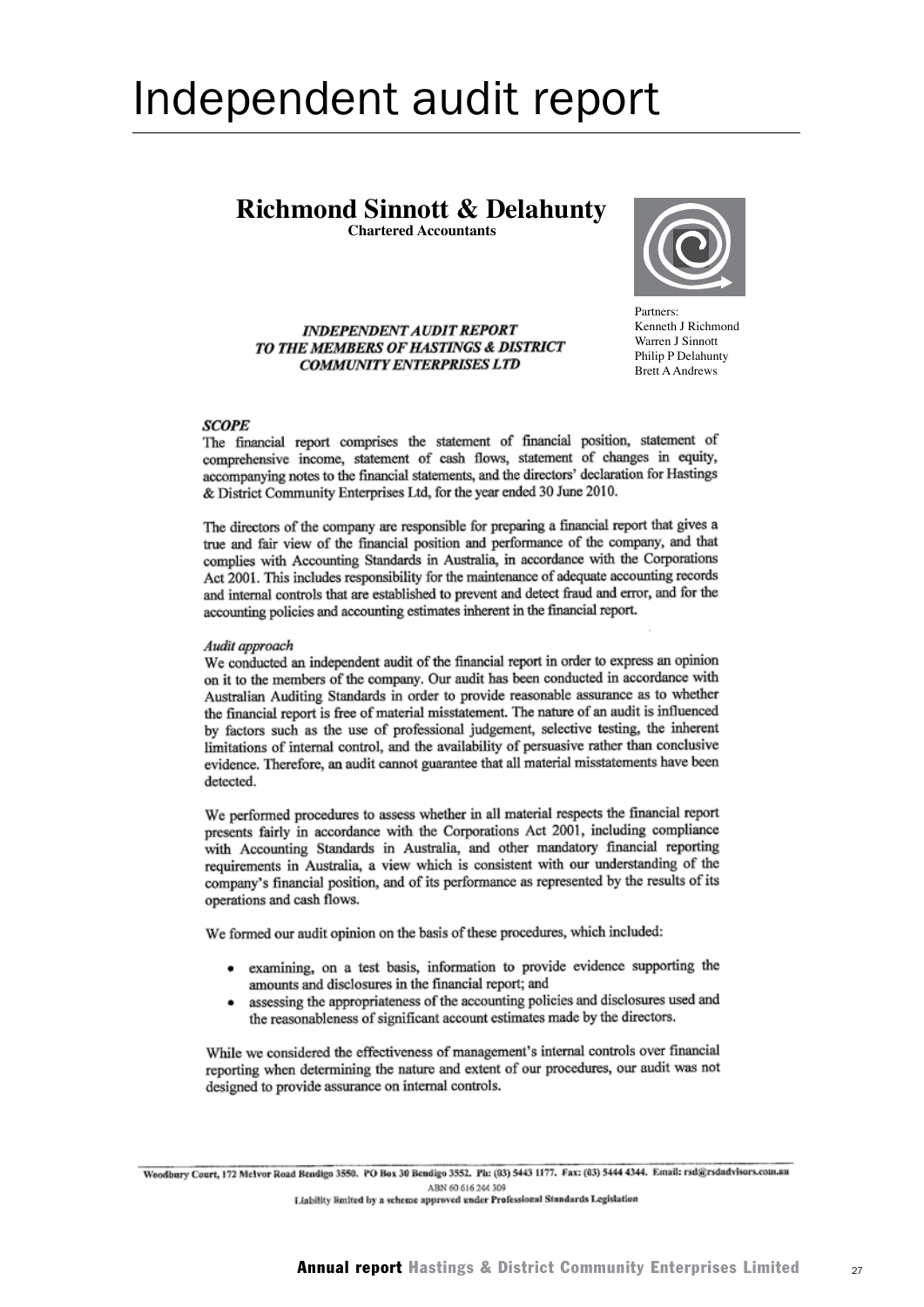We performed procedures to assess whether the substance of business transactions was accurately reflected in the financial report. These and our other procedures did not include consideration or judgement of the appropriateness or reasonableness of the business plans or strategies adopted by the directors and management of the company.

#### **INDEPENDENCE**

We are independent of the company, and have met the independence requirements of Australian professional ethical pronouncements and the Corporations Act 2001.

#### **AUDIT OPINION**

In our opinion, the financial report of Hastings & District Community Enterprises Ltd is in accordance with:

- $(a)$ the Corporations Act 2001 including:
	- giving a true and fair view of the company's financial position as at  $(i)$ 30 June 2010 and of its performance for the year ended on that date; and
	- complying with Accounting Standards and the Corporations Regulations  $(ii)$ 2001; and
- $(b)$ other mandatory professional reporting requirements in Australia.

Rehmond Singt & Delahurty RICHMOND SINNOTT & DELAHUNTY **Chartered Accountants** 

W. J. SINNOTT Partner Bendigo

Date: 15 September 2010